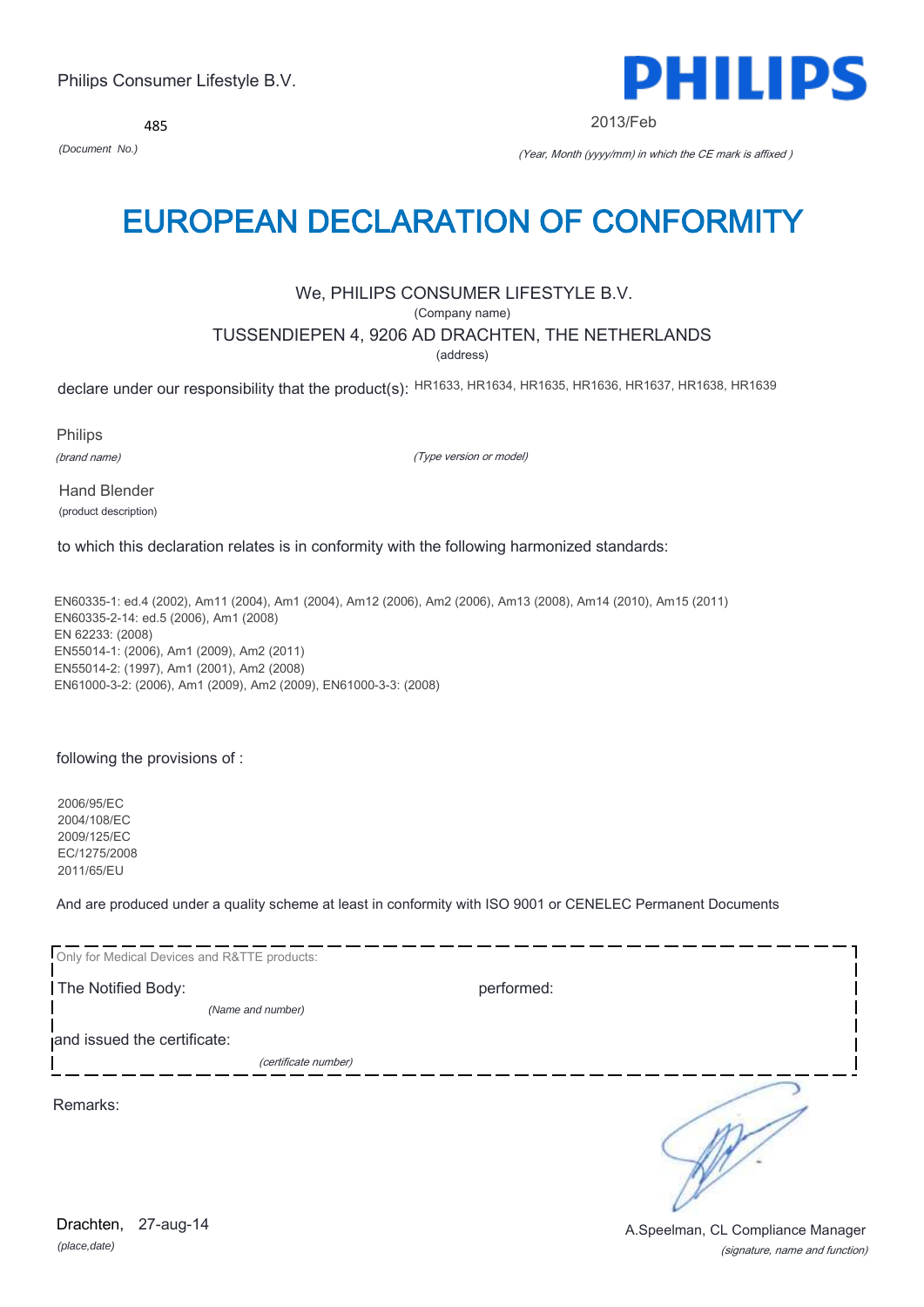485



#### 2013/Feb

*(Document No. /Bericht Nr. )* (Year, Month (yyyy/mm) in which the CE mark is affixed /Jahr der CE Zeichenerteilung )

# EUROPEAN DECLARATION OF CONFORMITY

(EG - Konformitätserklärung)

# We, PHILIPS CONSUMER LIFESTYLE B.V.

(Company name / Name)

### TUSSENDIEPEN 4, 9206 AD DRACHTEN, THE NETHERLANDS

(address / Anschrift)

declare under our responsibility that the product(s) HR1633, HR1634, HR1635, HR1636, HR1637, HR1638, HR1639

erklären als Verantwortliche, daß folgende(s) elektrische(n) Produkt(e)

Philips

(brand name, Markenname)

(Type version or model, Typenbezeichnung oder Modell )

Hand Blender

(product description, Produktbezeichnung)

# to which this declaration relates is in conformity with the following harmonized standards:

(auf die sich diese Konformitätserklärung bezieht, allen nachstehenden hamonisierten Normen entspricht.)

EN60335-1: ed.4 (2002), Am11 (2004), Am1 (2004), Am12 (2006), Am2 (2006), Am13 (2008), Am14 (2010), Am15 (2011) EN60335-2-14: ed.5 (2006), Am1 (2008) EN 62233: (2008) EN55014-1: (2006), Am1 (2009), Am2 (2011) EN55014-2: (1997), Am1 (2001), Am2 (2008) EN61000-3-2: (2006), Am1 (2009), Am2 (2009), EN61000-3-3: (2008)

# following the provisions of :

(Entsprechend den Bestimmungen der)

2006/95/EC 2004/108/EC 2009/125/EC EC/1275/2008 2011/65/EU

And are produced under a quality scheme at least in conformity with ISO 9001 or CENELEC Permanent Documents (und die gemäß eines Qualitätsystems produziert werden, dass mindestens der ISO 9001 oder CENELEC Permanent Documents entspricht)

| Only for Medical Devices and R&TTE products: |                                         |                            |                                                             |
|----------------------------------------------|-----------------------------------------|----------------------------|-------------------------------------------------------------|
| The Notified Body:<br>(benannte Stelle)      | (Name and number/ Name und Kennnummer)  | performed:<br>(ausgeführt) | (description of intervention / Beschreibung des Verfahrens) |
| and issued the certificate:                  |                                         |                            |                                                             |
| (und stellen das Zertifikat)                 | (certificate number / Zertifikatnummer) |                            |                                                             |
| Remarks:                                     |                                         |                            |                                                             |

*(place,date / Ort, Datum )* Drachten, 27-aug-14

(signature, name and function / Unterschrift, Name und Funktion des Unterzeichners ) A.Speelman, CL Compliance Manager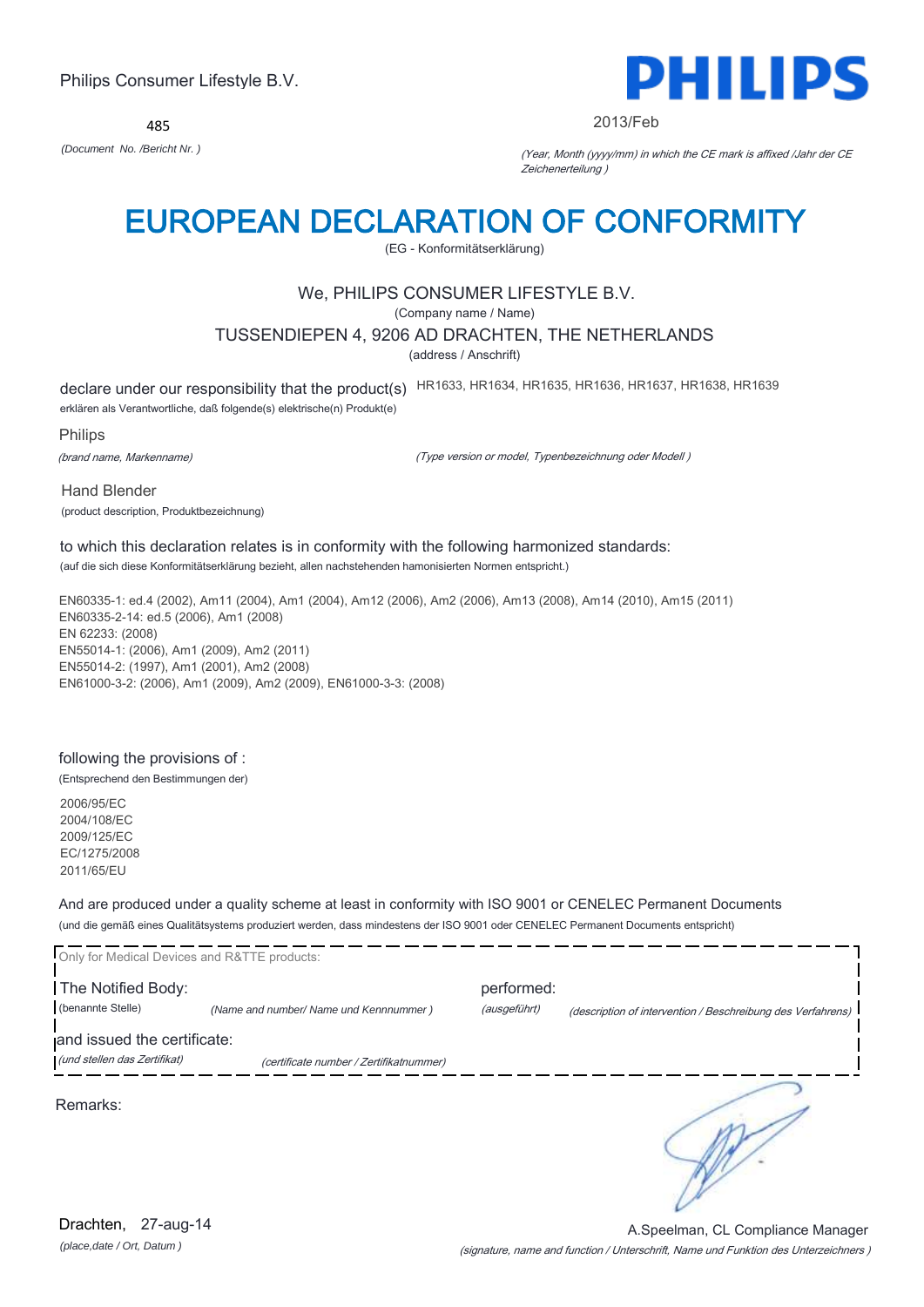485



#### 2013/Feb

*(Document No. / Numéro du document)* (Year, Month (yyyy/mm) in which the CE mark is affixed / Année/mois (aaaa/mm) au cours de laquelle le marquage CE a été apposé)

# EUROPEAN DECLARATION OF CONFORMITY

(DECLARATION DE CONFORMITE CE)

# We, PHILIPS CONSUMER LIFESTYLE B.V.

(Company name / Nom de l'entreprise)

#### TUSSENDIEPEN 4, 9206 AD DRACHTEN, THE NETHERLANDS

(address / adresse)

declare under our responsibility that the product(s) HR1633, HR1634, HR1635, HR1636, HR1637, HR1638, HR1639

(déclarons sous notre propre responsabilité que le(s) produit(s))

Philips

(brand name, nom de la marque)

(Type version or model, référence ou modèle)

Hand Blender (product description, description du produit)

#### to which this declaration relates is in conformity with the following harmonized standards: (auquel cette déclaration se rapporte, est conforme aux normes harmonisées suivantes)

EN60335-1: ed.4 (2002), Am11 (2004), Am1 (2004), Am12 (2006), Am2 (2006), Am13 (2008), Am14 (2010), Am15 (2011) EN60335-2-14: ed.5 (2006), Am1 (2008) EN 62233: (2008) EN55014-1: (2006), Am1 (2009), Am2 (2011) EN55014-2: (1997), Am1 (2001), Am2 (2008) EN61000-3-2: (2006), Am1 (2009), Am2 (2009), EN61000-3-3: (2008)

#### following the provisions of :

(conformément aux exigences essentielles et autres dispositions pertinentes de:)

2006/95/EC 2004/108/EC 2009/125/EC EC/1275/2008 2011/65/EU

And are produced under a quality scheme at least in conformity with ISO 9001 or CENELEC Permanent Documents (Et sont fabriqués conformément à une qualité au moins conforme à la norme ISO 9001 ou aux Documents Permanents CENELEC)

| Only for Medical Devices and R&TTE products:                |                                             |                            |                                                              |
|-------------------------------------------------------------|---------------------------------------------|----------------------------|--------------------------------------------------------------|
| The Notified Body:<br>(L'Organisme Notifié)                 | (Name and number/ nom et numéro)            | performed:<br>(a effectué) | (description of intervention / description de 'intervention) |
| and issued the certificate:<br>(et a délivré le certificat) | (certificate number / numéro du certificat) |                            |                                                              |
| Remarks:                                                    |                                             |                            |                                                              |
|                                                             |                                             |                            |                                                              |

*(place,date / lieu, date)* Drachten, 27-aug-14

#### (signature, name and function / signature, nom et fonction) A.Speelman, CL Compliance Manager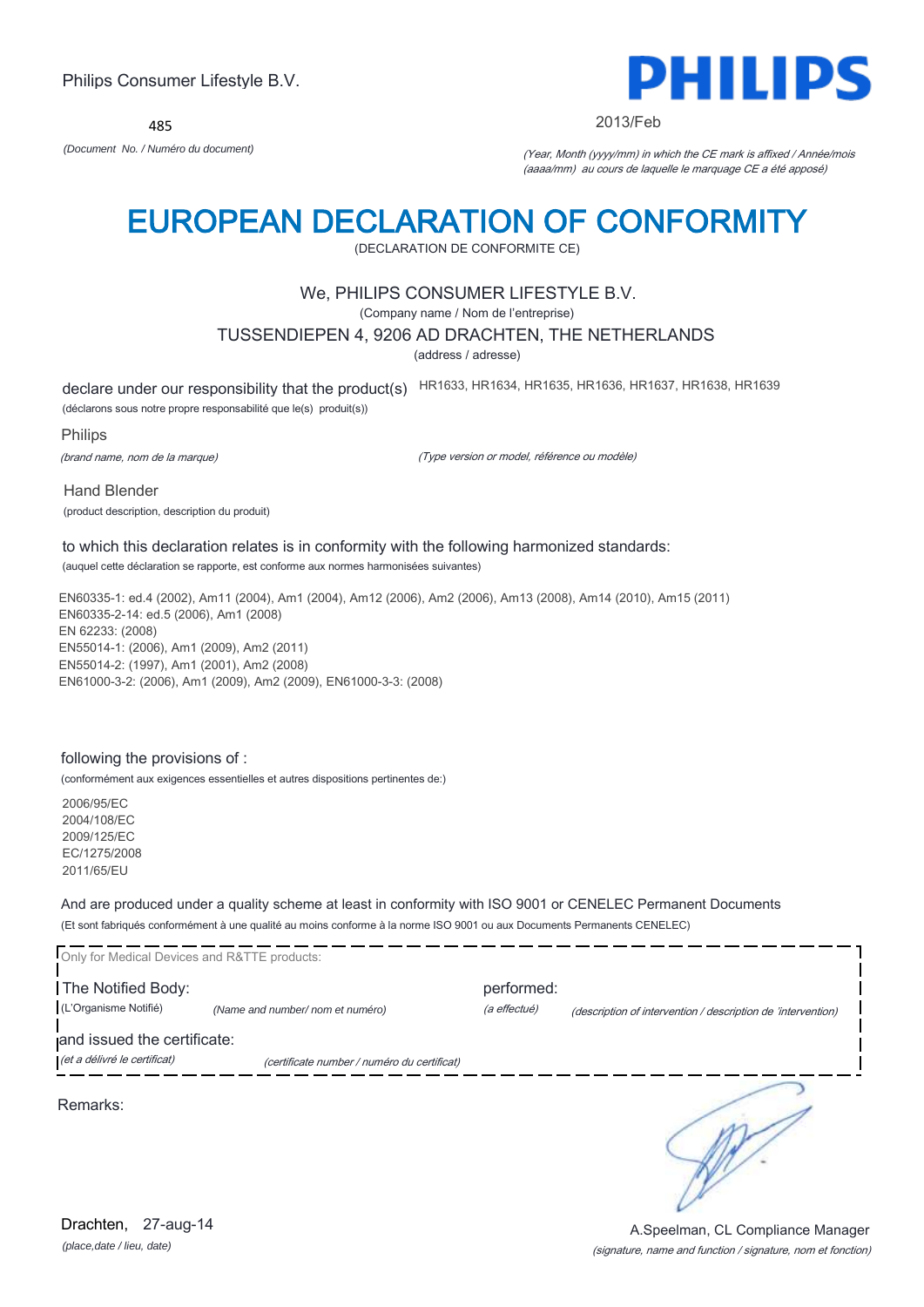485



#### 2013/Feb

*(Document No. / Documentnummer)* (Year, Month (yyyy/mm) in which the CE mark is affixed / Jaar, maand waarin de CE markering is uitgegeven)

# EUROPEAN DECLARATION OF CONFORMITY

(Europeese Conformiteitsverklaring)

# We, PHILIPS CONSUMER LIFESTYLE B.V.

(Company name / Bedrijfsnaam)

## TUSSENDIEPEN 4, 9206 AD DRACHTEN, THE NETHERLANDS

(address / adres)

declare under our responsibility that the product(s) HR1633, HR1634, HR1635, HR1636, HR1637, HR1638, HR1639

(verklaren dat onder onze verantwoordelijkheid de product(en))

Philips

(brand name, merknaam)

(Type version or model, typenummer of model)

Hand Blender (product description, productbeschrijving)

#### to which this declaration relates is in conformity with the following harmonized standards: (waar deze verklaring betrekking op heeft voldoen aan de volgende geharmoniseerde standaarden)

EN60335-1: ed.4 (2002), Am11 (2004), Am1 (2004), Am12 (2006), Am2 (2006), Am13 (2008), Am14 (2010), Am15 (2011) EN60335-2-14: ed.5 (2006), Am1 (2008) EN 62233: (2008) EN55014-1: (2006), Am1 (2009), Am2 (2011) EN55014-2: (1997), Am1 (2001), Am2 (2008) EN61000-3-2: (2006), Am1 (2009), Am2 (2009), EN61000-3-3: (2008)

## following the provisions of :

(volgens de voorwaarden van:)

2006/95/EC 2004/108/EC 2009/125/EC EC/1275/2008 2011/65/EU

And are produced under a quality scheme at least in conformity with ISO 9001 or CENELEC Permanent Documents (En worden geproduceerd volgens een kwaliteitsprogramma wat minimaal overeenkomt met ISO9001 of de CENELEC permanente documenten)

|                                       | Only for Medical Devices and R&TTE products:      |                                                                            |
|---------------------------------------|---------------------------------------------------|----------------------------------------------------------------------------|
| The Notified Body:                    |                                                   | performed:                                                                 |
| (Notified Body)                       | (Name and number/ Naam en nummer)                 | (heeft uitgevoerd) (description of intervention / uitgevoerd testprotocol) |
| and issued the certificate:           |                                                   |                                                                            |
| (en heeft een certificaat uitgegeven) | (certificate number / nummer van het certificaat) |                                                                            |
|                                       |                                                   |                                                                            |
| Remarks:                              |                                                   |                                                                            |

#### (signature, name and function / handtekening, naam en functie) A.Speelman, CL Compliance Manager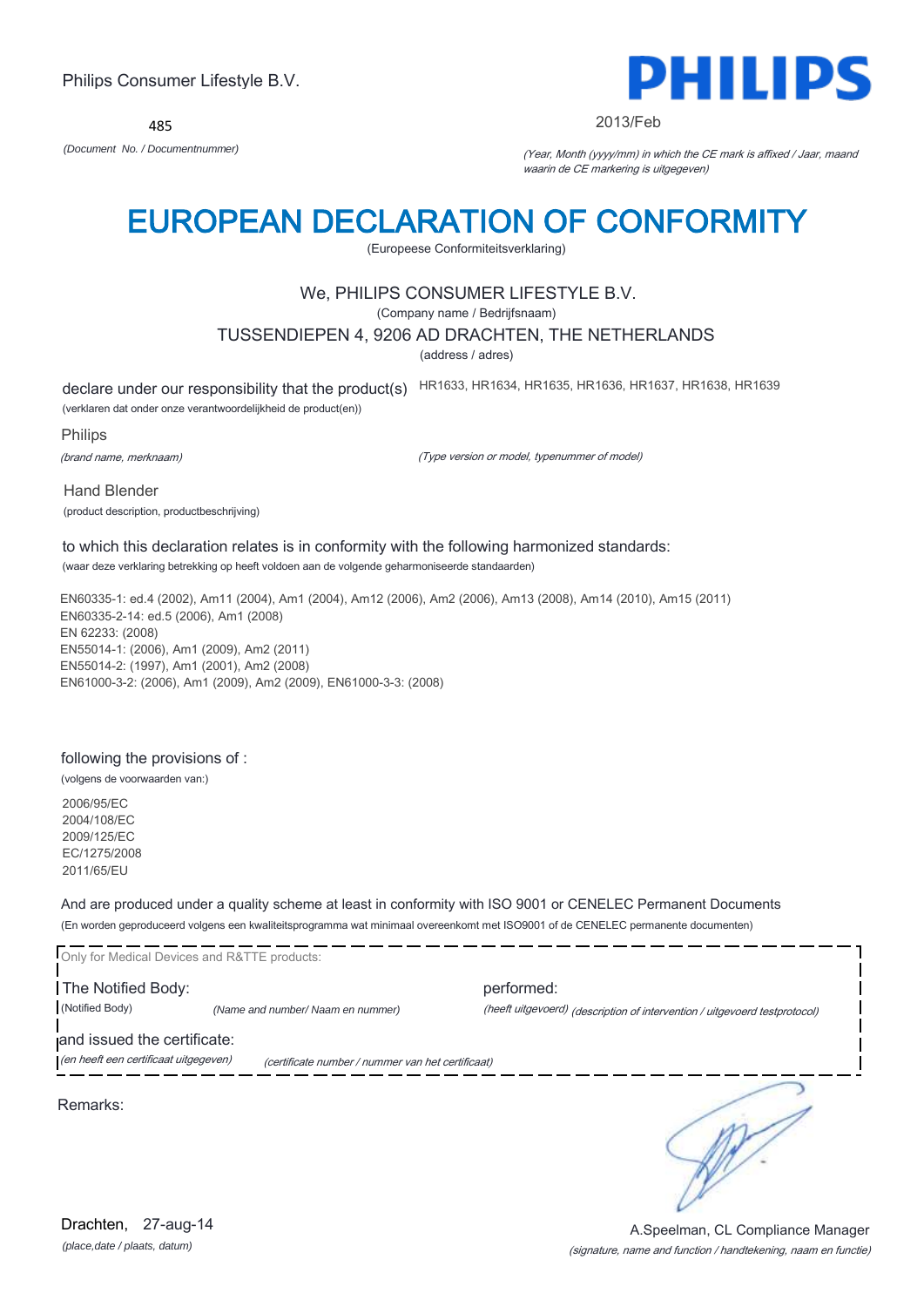485



#### 2013/Feb

*(Document No. / Číslo zprávy)* (Year, Month (yyyy/mm) in which the CE mark is affixed / Rok udělění známky CE)

# EUROPEAN DECLARATION OF CONFORMITY

(Prohlášení o shodě v EU)

# We, PHILIPS CONSUMER LIFESTYLE B.V.

(Company name / Jméno)

## TUSSENDIEPEN 4, 9206 AD DRACHTEN, THE NETHERLANDS

(address / adresa)

declare under our responsibility that the product(s) HR1633, HR1634, HR1635, HR1636, HR1637, HR1638, HR1639

(Prohlašujeme na svou odpovědnost, že elektrický výrobek)

Philips

(brand name, značka)

(Type version or model, Typ verze nebo model)

Hand Blender (product description, popis výrobku)

# to which this declaration relates is in conformity with the following harmonized standards:

(na nějž se toto prohlášení vztahuje, je ve shodě s následujícími harmonizovanými normami:)

EN60335-1: ed.4 (2002), Am11 (2004), Am1 (2004), Am12 (2006), Am2 (2006), Am13 (2008), Am14 (2010), Am15 (2011) EN60335-2-14: ed.5 (2006), Am1 (2008) EN 62233: (2008) EN55014-1: (2006), Am1 (2009), Am2 (2011) EN55014-2: (1997), Am1 (2001), Am2 (2008) EN61000-3-2: (2006), Am1 (2009), Am2 (2009), EN61000-3-3: (2008)

# following the provisions of :

(Následovaných ustanoveními Směrnic:)

2006/95/EC 2004/108/EC 2009/125/EC EC/1275/2008 2011/65/EU

And are produced under a quality scheme at least in conformity with ISO 9001 or CENELEC Permanent Documents (A jsou vyráběny v systému řízení kvality minimálně ve shodě s ISO 9001 nebo)

| Only for Medical Devices and R&TTE products:         |                                          |                         |                                               |
|------------------------------------------------------|------------------------------------------|-------------------------|-----------------------------------------------|
| The Notified Body:<br>(Kompetentní orgán)            | (Name and number/ Název a číslo)         | performed:<br>(provedl) | (description of intervention / popis operace) |
| and issued the certificate:<br>(a vydal certifikát,) | (certificate number / číslo certifikátu) |                         |                                               |
| Remarks:                                             |                                          |                         |                                               |
|                                                      |                                          |                         |                                               |

*(place,date / místo, datum)* Drachten, 27-aug-14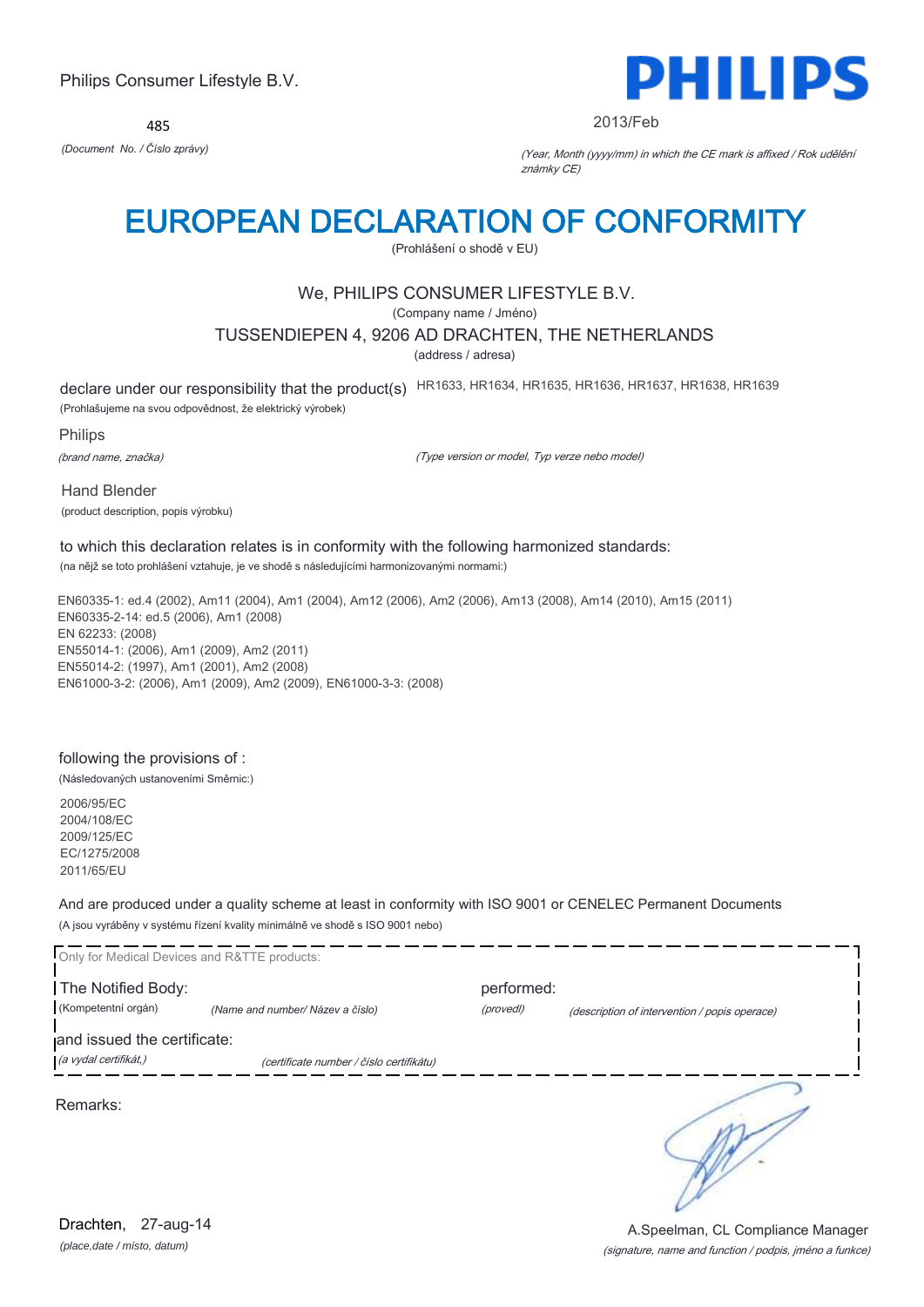

#### 2013/Feb

*(Document No. / Rapportnummer)* (Year, Month (yyyy/mm) in which the CE mark is affixed / Årstal for påhæftning af CE-mærkningen)

# EUROPEAN DECLARATION OF CONFORMITY

(EU KONFORMITETSERKLÆRING)

# We, PHILIPS CONSUMER LIFESTYLE B.V.

(Company name / Virksomhedens navn)

## TUSSENDIEPEN 4, 9206 AD DRACHTEN, THE NETHERLANDS

(address / adresse)

declare under our responsibility that the product(s) HR1633, HR1634, HR1635, HR1636, HR1637, HR1638, HR1639

(Erklærer i henhold til vores ansvar, at de(t) elektriske produkt(er))

Philips

(brand name, navn på varemærke)

(Type version or model, type eller model)

Hand Blender (product description, produktbeskrivelse)

#### to which this declaration relates is in conformity with the following harmonized standards: (til hvilke(t) denne erklæring relaterer sig, er i konformitet med følgende harmoniserede standarder)

EN60335-1: ed.4 (2002), Am11 (2004), Am1 (2004), Am12 (2006), Am2 (2006), Am13 (2008), Am14 (2010), Am15 (2011) EN60335-2-14: ed.5 (2006), Am1 (2008) EN 62233: (2008) EN55014-1: (2006), Am1 (2009), Am2 (2011) EN55014-2: (1997), Am1 (2001), Am2 (2008) EN61000-3-2: (2006), Am1 (2009), Am2 (2009), EN61000-3-3: (2008)

## following the provisions of :

(Opfylder de ufravigelige krav og øvrige forskrifter i)

2006/95/EC 2004/108/EC 2009/125/EC EC/1275/2008 2011/65/EU

And are produced under a quality scheme at least in conformity with ISO 9001 or CENELEC Permanent Documents (Og er produceret i en kvalitet, der, som minimum, opfylder kravene i ISO 9001-standarden eller CENELEC's permanente dokumenter)

| Only for Medical Devices and R&TTE products: |                                         |            |                                                                              |
|----------------------------------------------|-----------------------------------------|------------|------------------------------------------------------------------------------|
| The Notified Body:                           |                                         | performed: |                                                                              |
| (Det Notificerede Organ)                     | (Name and number/Navn og nummer)        |            | (har gennemført) (description of intervention / beskrivelse af intervention) |
| and issued the certificate:                  |                                         |            |                                                                              |
| (og udstedt erklæringen)                     | (certificate number / erklæringsnummer) |            |                                                                              |
|                                              |                                         |            |                                                                              |

Remarks:

*(place,date / sted, dato)* Drachten, 27-aug-14

#### (signature, name and function / Signatur, navn og titel) A.Speelman, CL Compliance Manager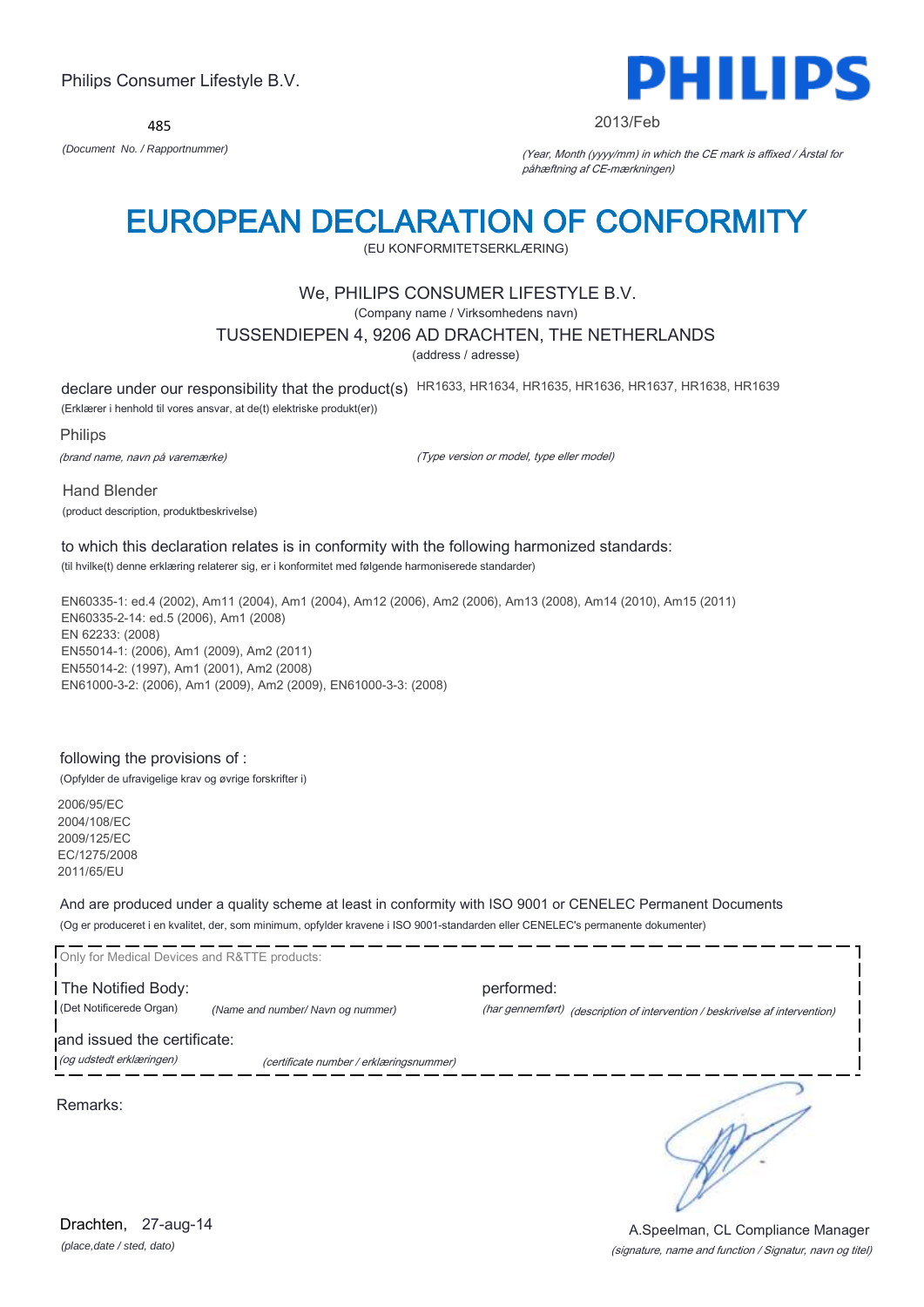485



#### 2013/Feb

HR1633, HR1634, HR1635, HR1636, HR1637, HR1638, HR1639

*(Document No. / Documento nº.)* (Year, Month (yyyy/mm) in which the CE mark is affixed / Año en el que se incluye el marcado CE))

# EUROPEAN DECLARATION OF CONFORMITY

(EU DECLARACIÓN CE DE CONFORMIDAD)

# We, PHILIPS CONSUMER LIFESTYLE B.V.

(Company name / Nombre compaña )

#### TUSSENDIEPEN 4, 9206 AD DRACHTEN, THE NETHERLANDS

(address / dirección )

declare under our responsibility that the product(s):

(Declaramos bajo nuestra propia responsabilidad que el (los) producto(s):

Philips

(brand name, nombre de la marca)

(Type version or model, Referencia o modelo)

Hand Blender

(product description, descripción del producto )

# to which this declaration relates is in conformity with the following harmonized standards:

(Al que hace referencia esta declaración cumple con las siguientes normas armonizadas)

EN60335-1: ed.4 (2002), Am11 (2004), Am1 (2004), Am12 (2006), Am2 (2006), Am13 (2008), Am14 (2010), Am15 (2011) EN60335-2-14: ed.5 (2006), Am1 (2008) EN 62233: (2008) EN55014-1: (2006), Am1 (2009), Am2 (2011) EN55014-2: (1997), Am1 (2001), Am2 (2008) EN61000-3-2: (2006), Am1 (2009), Am2 (2009), EN61000-3-3: (2008)

### following the provisions of :

(Siguiendo las disposiciones relativas a:)

2006/95/EC 2004/108/EC 2009/125/EC EC/1275/2008 2011/65/EU

And are produced under a quality scheme at least in conformity with ISO 9001 or CENELEC Permanent Documents (Y se fabrican conforme a una calidad al menos conforme a la norma ISO 9001 o a los Documentos Permanentes CENELEC)

| Only for Medical Devices and R&TTE products:              |                                              |                            |                                                                |
|-----------------------------------------------------------|----------------------------------------------|----------------------------|----------------------------------------------------------------|
| The Notified Body:<br>(El organismo notificado)           | (Name and number/ Nombre y número)           | performed:<br>(realizador) | (description of intervention / descripción de la intervención) |
| and issued the certificate:<br>(Y expidió el certificado) | (certificate number / número de certificado) |                            |                                                                |
| Remarks:                                                  |                                              |                            |                                                                |

*(place,date / lugar, fecha)* Drachten, 27-aug-14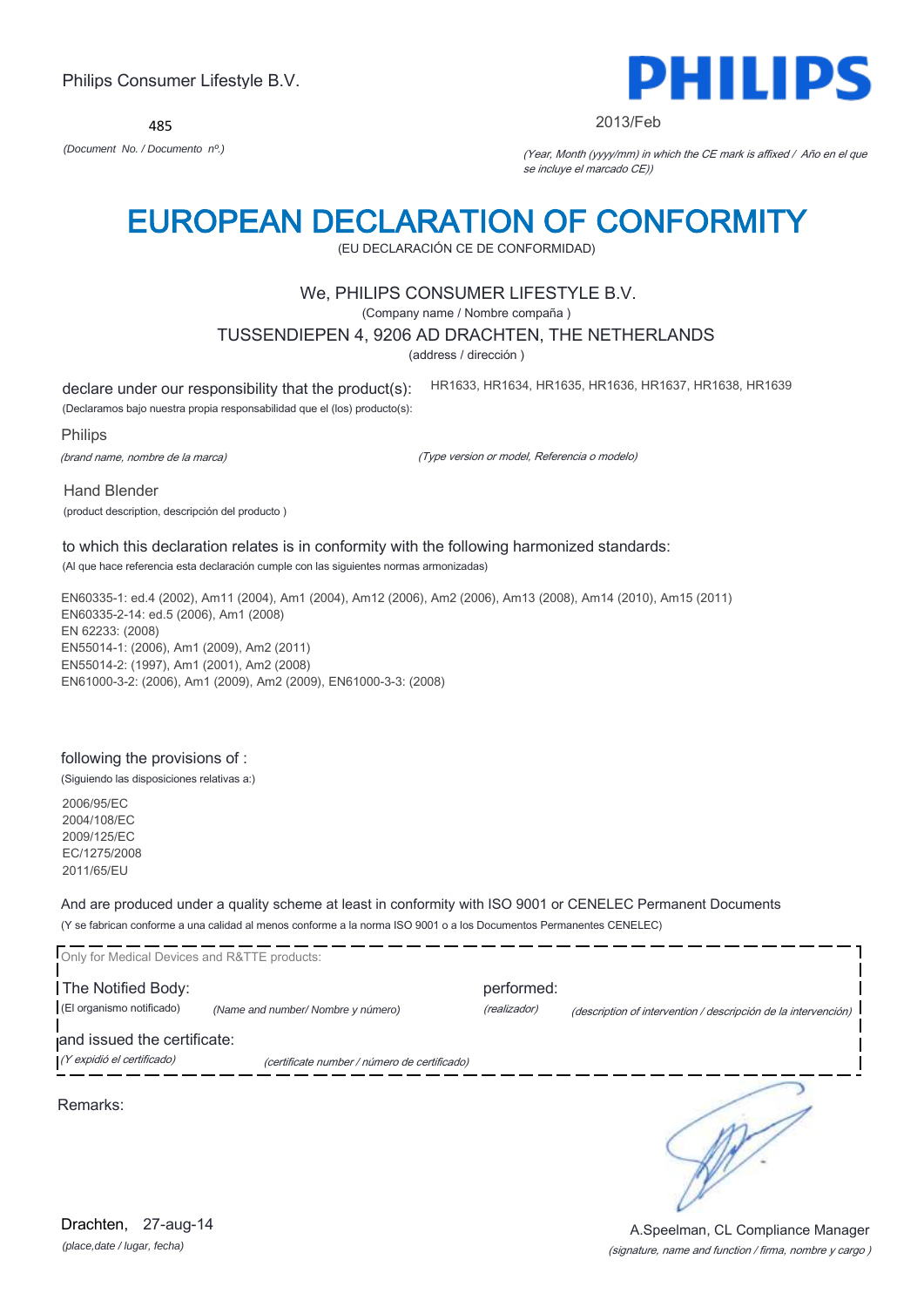485



#### 2013/Feb

*(Document No. / Raportti nr.)* (Year, Month (yyyy/mm) in which the CE mark is affixed / CE merkinnän myöntämisvuosi)

# EUROPEAN DECLARATION OF CONFORMITY

(Vaatimustenmukaisuusvakuutus)

# We, PHILIPS CONSUMER LIFESTYLE B.V.

(Company name / Nimi)

### TUSSENDIEPEN 4, 9206 AD DRACHTEN, THE NETHERLANDS

(address / Osoite)

declare under our responsibility that the product(s) HR1633, HR1634, HR1635, HR1636, HR1637, HR1638, HR1639

(Ilmoitus seuraavista vastuullamme olevista sähkötuotteista:)

Philips

(brand name, Brändinimi)

(Type version or model, Tyypi, versio tai malli)

Hand Blender (product description, Tuotekuvaus)

# to which this declaration relates is in conformity with the following harmonized standards:

(Tämä vakuutus on yhdenmukainen seuraavien harmonisointistandardien kanssa)

EN60335-1: ed.4 (2002), Am11 (2004), Am1 (2004), Am12 (2006), Am2 (2006), Am13 (2008), Am14 (2010), Am15 (2011) EN60335-2-14: ed.5 (2006), Am1 (2008) EN 62233: (2008) EN55014-1: (2006), Am1 (2009), Am2 (2011) EN55014-2: (1997), Am1 (2001), Am2 (2008) EN61000-3-2: (2006), Am1 (2009), Am2 (2009), EN61000-3-3: (2008)

# following the provisions of :

(Seuraavien määräysten mukaisesti)

2006/95/EC 2004/108/EC 2009/125/EC EC/1275/2008 2011/65/EU

And are produced under a quality scheme at least in conformity with ISO 9001 or CENELEC Permanent Documents (Ja on tuotettu seuraavien laatujärjestelmien mukaisesti : ISO 9001 ja CENELEC asiakirjat)

| Only for Medical Devices and R&TTE products:        |                                             |                             |                                                     |
|-----------------------------------------------------|---------------------------------------------|-----------------------------|-----------------------------------------------------|
| The Notified Body:<br>(Ilmoitettu laitos)           | (Name and number/ Nimi ja numero)           | performed:<br>(suoritetaan) | (description of intervention / toimenpiteen kuvaus) |
| and issued the certificate:<br>(Todistuksen antaja) | (certificate number / Sertifikaatin numero) |                             |                                                     |
|                                                     |                                             |                             |                                                     |
| Remarks:                                            |                                             |                             |                                                     |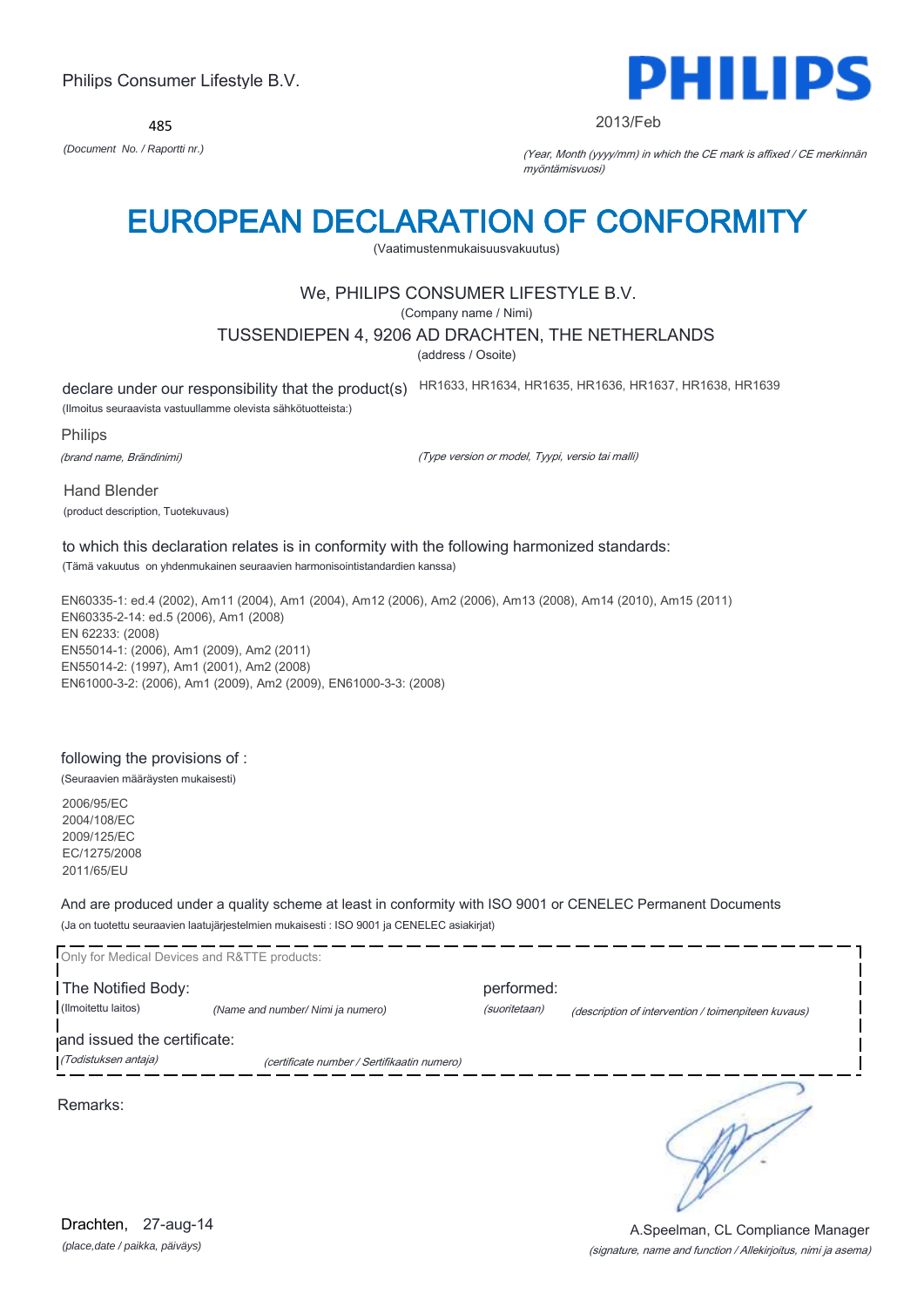(signature, name and function / aláírás, név és beosztás)

Philips Consumer Lifestyle B.V.

485 *(Document No. / Jelentés száma)* (Year, Month (yyyy/mm) in which the CE mark is affixed / A CE jelzés

# EUROPEAN DECLARATION OF CONFORMITY

(EC MEGFELELŐSÉGI NYILATKOZAT)

# We, PHILIPS CONSUMER LIFESTYLE B.V.

(Company name / Név)

# TUSSENDIEPEN 4, 9206 AD DRACHTEN, THE NETHERLANDS

(address / cím)

declare under our responsibility that the product(s)

HR1633, HR1634, HR1635, HR1636, HR1637, HR1638, HR1639

feltüntetésének éve)

(Felelőssége tudatában nyilatkozik, hogy az alábbi elektronikai termék(ek))

Philips

(brand name, márkanév)

(Type version or model, Típusváltozat vagy modell)

Hand Blender

(product description, termék megnevezése)

# to which this declaration relates is in conformity with the following harmonized standards:

(Az ezen nyilatkozatban foglaltak szerint megfelel(nek) a következő harmonizált szabványoknak)

EN60335-1: ed.4 (2002), Am11 (2004), Am1 (2004), Am12 (2006), Am2 (2006), Am13 (2008), Am14 (2010), Am15 (2011) EN60335-2-14: ed.5 (2006), Am1 (2008) EN 62233: (2008) EN55014-1: (2006), Am1 (2009), Am2 (2011) EN55014-2: (1997), Am1 (2001), Am2 (2008) EN61000-3-2: (2006), Am1 (2009), Am2 (2009), EN61000-3-3: (2008)

# following the provisions of :

(Követve a következő ajánlásokat)

2006/95/EC 2004/108/EC 2009/125/EC EC/1275/2008 2011/65/EU

And are produced under a quality scheme at least in conformity with ISO 9001 or CENELEC Permanent Documents (legalább az ISO 9001-nek megfelelően vagy)

| Only for Medical Devices and R&TTE products:                  |                                          |                            |                                                    |
|---------------------------------------------------------------|------------------------------------------|----------------------------|----------------------------------------------------|
| The Notified Body:<br>(Bejelentett testület)                  | (Name and number/Név és szám)            | performed:<br>(teljesítve) |                                                    |
| and issued the certificate:<br>(és a kibocsátott tanúsítvány) | (certificate number / tanúsítvány száma) |                            | (description of intervention / intézkedés leírása) |
| Remarks:                                                      |                                          |                            |                                                    |
|                                                               |                                          |                            |                                                    |
| 27-aug-14<br>Drachten,                                        |                                          |                            | A.Speelman, CL Compliance Manager                  |



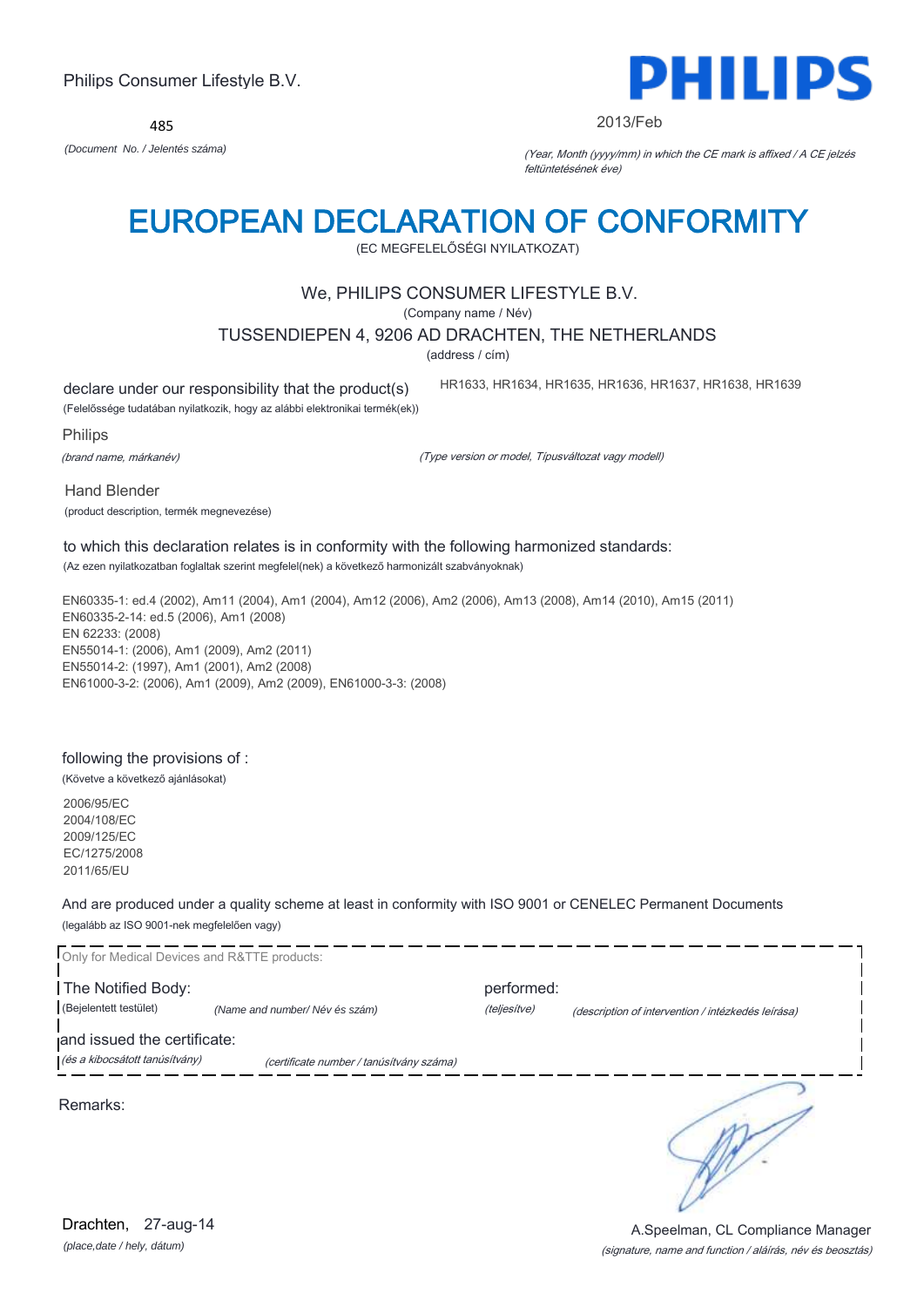485



#### 2013/Feb

*(Document No. / Report Numero )* (Year, Month (yyyy/mm) in which the CE mark is affixed / Anno di apposizione della marcatura CE)

# EUROPEAN DECLARATION OF CONFORMITY

(DICHIARAZIONE DI CONFORMITA' CE )

# We, PHILIPS CONSUMER LIFESTYLE B.V.

(Company name / denominazione sociale)

### TUSSENDIEPEN 4, 9206 AD DRACHTEN, THE NETHERLANDS

(address / sede)

declare under our responsibility that the product(s): HR1633, HR1634, HR1635, HR1636, HR1637, HR1638, HR1639

(dichiara sotto la propria responsabilità che il /i Prodotto /i elettrico/i)

Philips

(brand name, marchio)

(Type version or model, modello o versione )

Hand Blender

(product description, descrizione del prodotto)

# to which this declaration relates is in conformity with the following harmonized standards:

(al quale la presente dichiarazione si riferisce è conforme alle seguenti norme tecniche armonizzate)

EN60335-1: ed.4 (2002), Am11 (2004), Am1 (2004), Am12 (2006), Am2 (2006), Am13 (2008), Am14 (2010), Am15 (2011) EN60335-2-14: ed.5 (2006), Am1 (2008) EN 62233: (2008) EN55014-1: (2006), Am1 (2009), Am2 (2011) EN55014-2: (1997), Am1 (2001), Am2 (2008) EN61000-3-2: (2006), Am1 (2009), Am2 (2009), EN61000-3-3: (2008)

## following the provisions of :

(secondo le disposizioni della )

2006/95/EC 2004/108/EC 2009/125/EC EC/1275/2008 2011/65/EU

And are produced under a quality scheme at least in conformity with ISO 9001 or CENELEC Permanent Documents (e i processi produttivi seguono un sistema qualità conforme almeno alla norma ISO 9001 o ai documenti permanenti CENELEC)

| Only for Medical Devices and R&TTE products:                                           |                                               |                             |                                                             |
|----------------------------------------------------------------------------------------|-----------------------------------------------|-----------------------------|-------------------------------------------------------------|
| The Notified Body:<br>(L'ente certificatore notificato)<br>and issued the certificate: | (Name and number/ denominazione e numero)     | performed:<br>(ha eseguito) | (description of intervention / descrizione dell'intervento) |
| (ed emesso il certificato)                                                             | (certificate number / numero del certificato) |                             |                                                             |
| Remarks:                                                                               |                                               |                             |                                                             |

*(place,date / luogo e data)* Drachten, 27-aug-14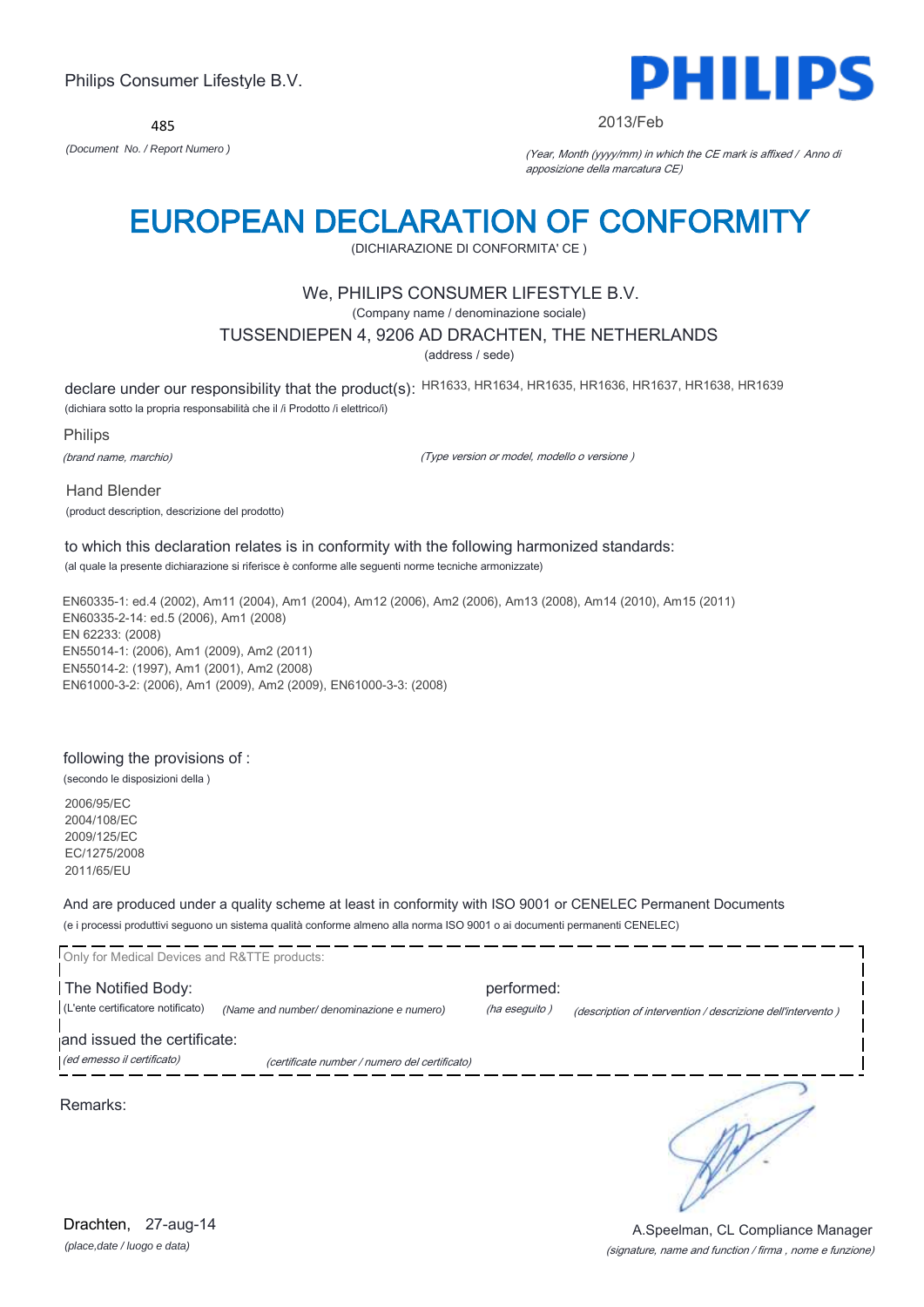485



#### 2013/Feb

*(Document No. / Pranešimo Nr.)* (Year, Month (yyyy/mm) in which the CE mark is affixed / Metai, kada CE patvirtino)

# EUROPEAN DECLARATION OF CONFORMITY

(EC ATITIKTIES DEKLARACIJA)

# We, PHILIPS CONSUMER LIFESTYLE B.V.

(Company name / Pavadinimas)

### TUSSENDIEPEN 4, 9206 AD DRACHTEN, THE NETHERLANDS

(address / adresas)

declare under our responsibility that the product(s) HR1633, HR1634, HR1635, HR1636, HR1637, HR1638, HR1639

(Deklaruojame, kad elektronikos gaminys (-iai):)

Philips

(brand name, firmos ženklo pavadinimas )

(Type version or model, Tipas arba modelis)

Hand Blender

(product description, gaminio aprašymas)

#### to which this declaration relates is in conformity with the following harmonized standards:

(Pagal šią deklaraciją atitinka toliau nurodytus standartus:)

EN60335-1: ed.4 (2002), Am11 (2004), Am1 (2004), Am12 (2006), Am2 (2006), Am13 (2008), Am14 (2010), Am15 (2011) EN60335-2-14: ed.5 (2006), Am1 (2008) EN 62233: (2008) EN55014-1: (2006), Am1 (2009), Am2 (2011) EN55014-2: (1997), Am1 (2001), Am2 (2008) EN61000-3-2: (2006), Am1 (2009), Am2 (2009), EN61000-3-3: (2008)

### following the provisions of :

(Atitinka tokias nuostatas:)

2006/95/EC 2004/108/EC 2009/125/EC EC/1275/2008 2011/65/EU

And are produced under a quality scheme at least in conformity with ISO 9001 or CENELEC Permanent Documents (Pagaminta atitinkant visus kokybės reikalavimus pagal ISO 9001 ar CENELEC nuolatinius dokumentus)

| Only for Medical Devices and R&TTE products: |                                            |            |                                                         |
|----------------------------------------------|--------------------------------------------|------------|---------------------------------------------------------|
| The Notified Body:                           |                                            | performed: |                                                         |
| (Informuota istaiga)                         | (Name and number/ Pavadinimas ir numeris)  | (atlikta)  | (description of intervention / intervencijos aprašymas) |
| and issued the certificate:                  |                                            |            |                                                         |
| (Sertifikatas išleistas)                     | (certificate number / sertifikato numeris) |            |                                                         |
| Remarks:                                     |                                            |            |                                                         |

*(place,date / vieta, data)* Drachten, 27-aug-14

#### (signature, name and function / parašas, vardas, pavardė ir pareigos) A.Speelman, CL Compliance Manager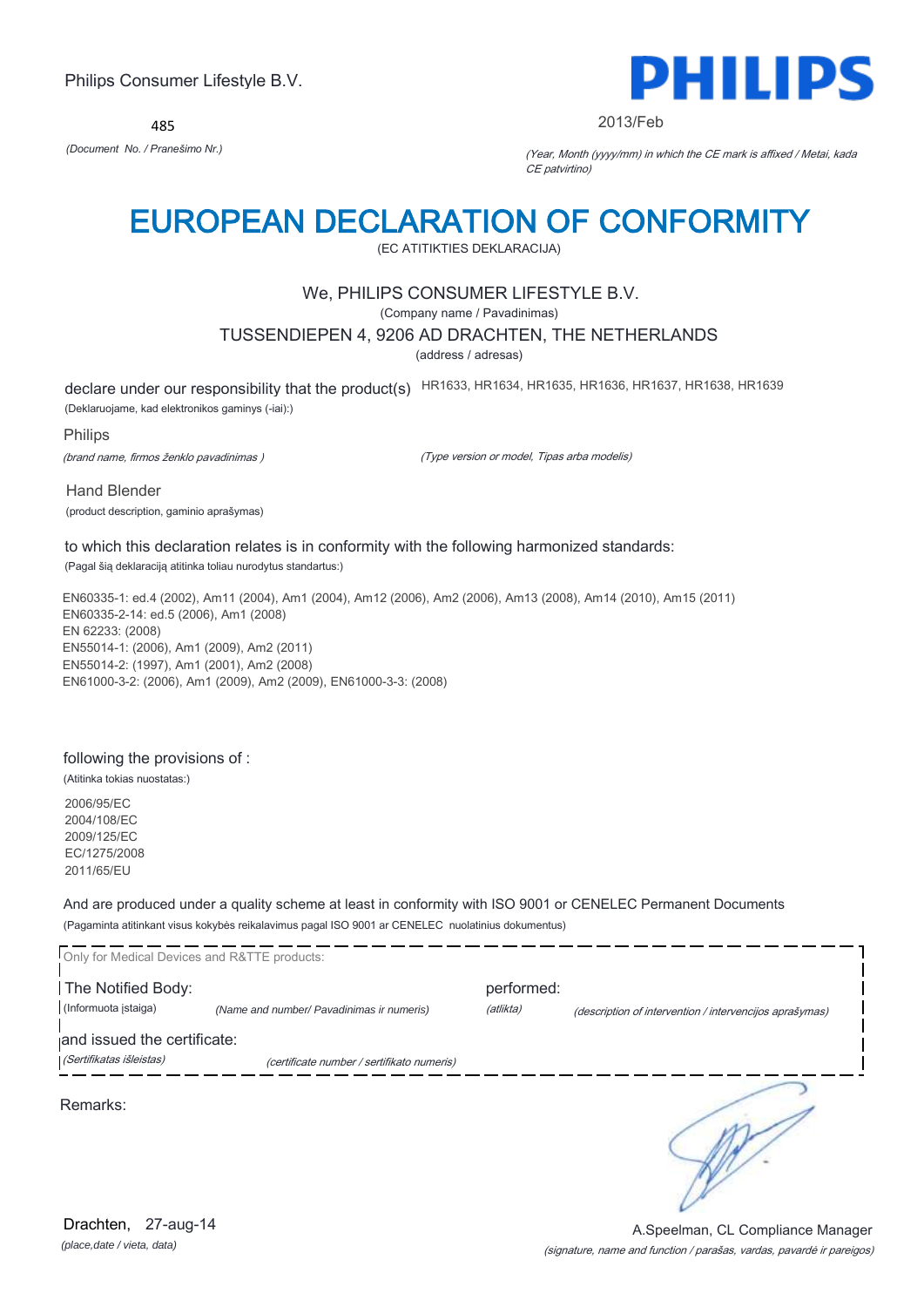485



#### 2013/Feb

*(Document No. / Ziņojums Nr)* (Year, Month (yyyy/mm) in which the CE mark is affixed / Gads kurā CE zīme ieviesta)

# EUROPEAN DECLARATION OF CONFORMITY

(EC deklarācija atbilstība)

# We, PHILIPS CONSUMER LIFESTYLE B.V.

(Company name / vārds)

## TUSSENDIEPEN 4, 9206 AD DRACHTEN, THE NETHERLANDS

(address / adrese)

declare under our responsibility that the product(s) HR1633, HR1634, HR1635, HR1636, HR1637, HR1638, HR1639

(deklarēt zem vai atbildība ka, elektronisks produkts)

Philips

(brand name, fabrikas marka vārds)

(Type version or model, Tips, versija vai modelis)

Hand Blender (product description, produkta apraksts)

#### to which this declaration relates is in conformity with the following harmonized standards: (Kam ši deklarācija atbilst ir apliecināt ar sekojošiem saskaņotiem standartiem)

EN60335-1: ed.4 (2002), Am11 (2004), Am1 (2004), Am12 (2006), Am2 (2006), Am13 (2008), Am14 (2010), Am15 (2011) EN60335-2-14: ed.5 (2006), Am1 (2008) EN 62233: (2008) EN55014-1: (2006), Am1 (2009), Am2 (2011) EN55014-2: (1997), Am1 (2001), Am2 (2008) EN61000-3-2: (2006), Am1 (2009), Am2 (2009), EN61000-3-3: (2008)

## following the provisions of :

(Sekojot noteikumiem) 2006/95/EC 2004/108/EC 2009/125/EC

EC/1275/2008 2011/65/EU

And are produced under a quality scheme at least in conformity with ISO 9001 or CENELEC Permanent Documents (Tiek ražots zem kvalitātes sistēma kas ir apstiprināta ar ISO 9001 vai CENELEC pastāvošiem dokumentiem )

| Only for Medical Devices and R&TTE products: |                                           |            |                                                        |
|----------------------------------------------|-------------------------------------------|------------|--------------------------------------------------------|
| The Notified Body:                           |                                           | performed: |                                                        |
| (Reģistrēta galvenā daļa)                    | (Name and number/ vārds un numurs)        | (paveikts) | (description of intervention / intervencijas apraksts) |
| and issued the certificate:                  |                                           |            |                                                        |
| (Un izveido sertifikātu)                     | (certificate number / sertifikāta numurs) |            |                                                        |
| Remarks:                                     |                                           |            |                                                        |

*(place,date / vieta, datums)* Drachten, 27-aug-14

#### (signature, name and function / parskts, vārds un amatpienākums) A.Speelman, CL Compliance Manager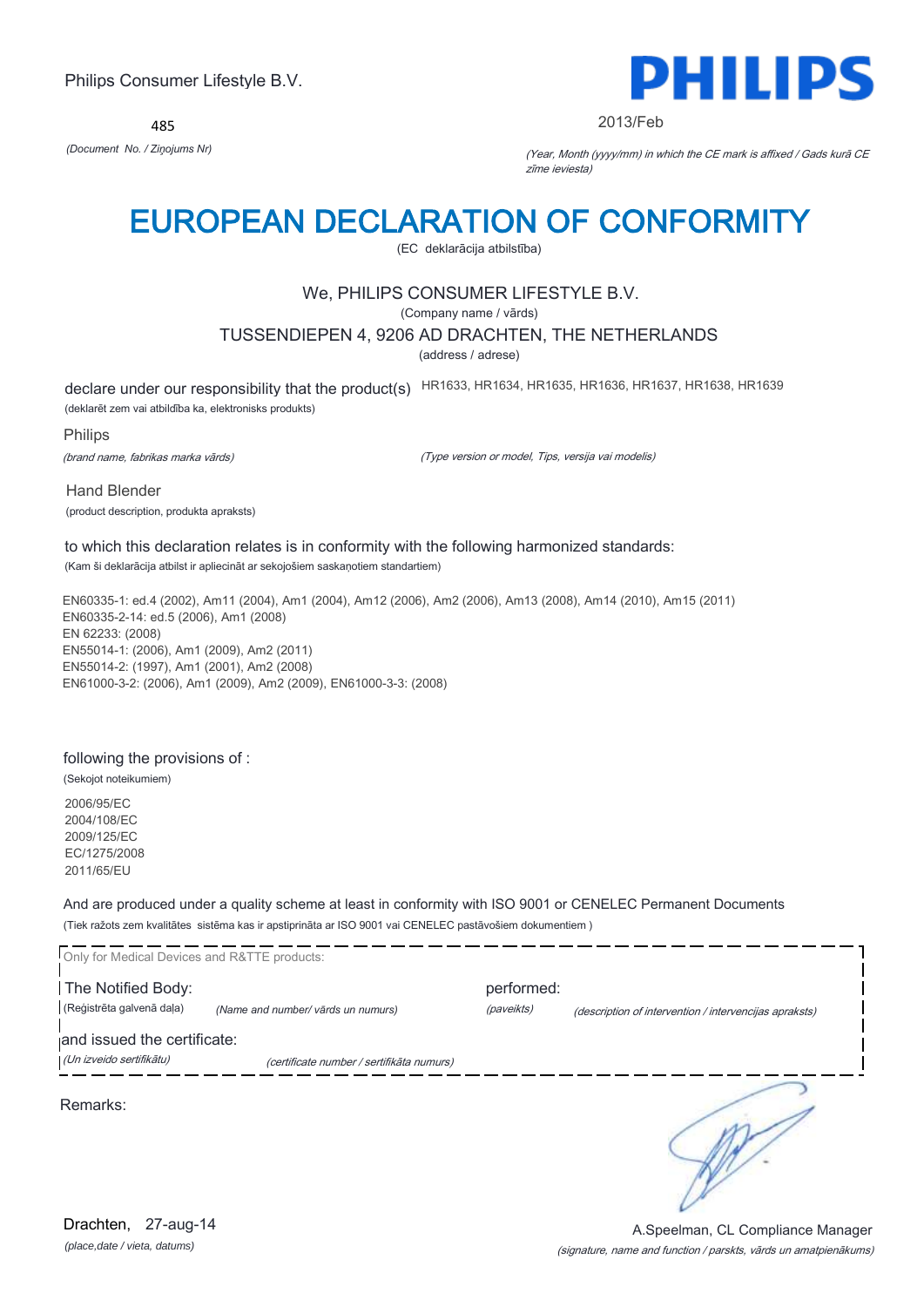485



#### 2013/Feb

HR1633, HR1634, HR1635, HR1636, HR1637, HR1638, HR1639

*(Document No. / Numer raportu)* (Year, Month (yyyy/mm) in which the CE mark is affixed / Rok, w którym oznakowanie CE zostało umieszczone na wyrobie)

# EUROPEAN DECLARATION OF CONFORMITY

(DEKLARACJA ZGODNOŚCI CE)

# We, PHILIPS CONSUMER LIFESTYLE B.V.

(Company name / Nazwa)

#### TUSSENDIEPEN 4, 9206 AD DRACHTEN, THE NETHERLANDS

(address / adres)

declare under our responsibility that the product(s)

(Deklarujemy na naszą odpowiedzialność, że urządzeni(e/a) elektryczne)

Philips

(brand name, marka)

(Type version or model, Typ lub model)

Hand Blender

(product description, nazwa /opis produktu)

# to which this declaration relates is in conformity with the following harmonized standards:

(Do którego odnosi się niniejsza deklaracja jest zgodny z następującymi normami zharmonizowanymi)

EN60335-1: ed.4 (2002), Am11 (2004), Am1 (2004), Am12 (2006), Am2 (2006), Am13 (2008), Am14 (2010), Am15 (2011) EN60335-2-14: ed.5 (2006), Am1 (2008) EN 62233: (2008) EN55014-1: (2006), Am1 (2009), Am2 (2011) EN55014-2: (1997), Am1 (2001), Am2 (2008) EN61000-3-2: (2006), Am1 (2009), Am2 (2009), EN61000-3-3: (2008)

#### following the provisions of :

(Zgodnie z dyrektywami) 2006/95/EC 2004/108/EC 2009/125/EC EC/1275/2008

2011/65/EU

And are produced under a quality scheme at least in conformity with ISO 9001 or CENELEC Permanent Documents (oraz został wyprodukowany zgodnie ze standardami jakościowymi takimi jak ISO9001 lub CENELEC Permanent Documents)

| Only for Medical Devices and R&TTE products:         |                                          |                          |                                                |
|------------------------------------------------------|------------------------------------------|--------------------------|------------------------------------------------|
| The Notified Body:<br>(Jednostka certyfikująca)      | (Name and number/ Nazwa i numer)         | performed:<br>(wykonała) | (description of intervention / rodzaj badania) |
| and issued the certificate:<br>(i wydała certyfikat) | (certificate number / numer certyfikatu) |                          |                                                |
| Remarks:                                             |                                          |                          |                                                |

*(place,date / miasto, data)* Drachten, 27-aug-14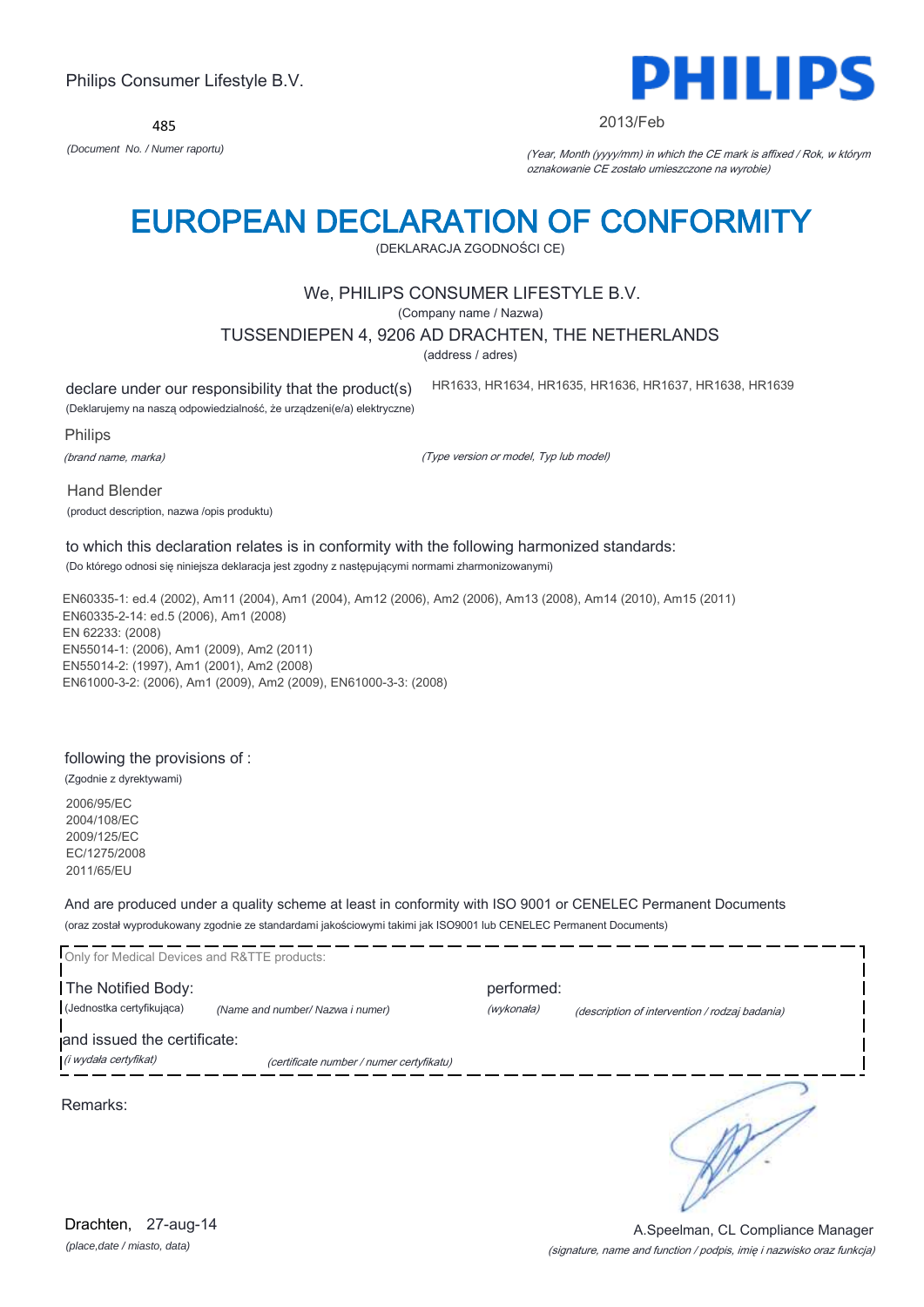485



#### 2013/Feb

*(Document No. / Relatório No.)* (Year, Month (yyyy/mm) in which the CE mark is affixed / Ano em que a marca CE é afixada)

# EUROPEAN DECLARATION OF CONFORMITY

(DECLARAÇÃODE CONFORMIDADE CE)

# We, PHILIPS CONSUMER LIFESTYLE B.V.

(Company name / Nome)

## TUSSENDIEPEN 4, 9206 AD DRACHTEN, THE NETHERLANDS

(address)

declare under our responsibility that the product(s) HR1633, HR1634, HR1635, HR1636, HR1637, HR1638, HR1639

(Declara sob a sua responsabilidade que o(s) producto(s) eléctricos )

Philips

(brand name, nome da marca)

(Type version or model, Indicar versão ou modelo)

Hand Blender

(product description, Descrição do produto)

# to which this declaration relates is in conformity with the following harmonized standards:

(Aqueles a quem esta declaração se derige, está em conformidade com as seguintes normas harmonizadas)

EN60335-1: ed.4 (2002), Am11 (2004), Am1 (2004), Am12 (2006), Am2 (2006), Am13 (2008), Am14 (2010), Am15 (2011) EN60335-2-14: ed.5 (2006), Am1 (2008) EN 62233: (2008) EN55014-1: (2006), Am1 (2009), Am2 (2011) EN55014-2: (1997), Am1 (2001), Am2 (2008) EN61000-3-2: (2006), Am1 (2009), Am2 (2009), EN61000-3-3: (2008)

## following the provisions of :

(Na sequência do disposto em:)

2006/95/EC 2004/108/EC 2009/125/EC EC/1275/2008 2011/65/EU

And are produced under a quality scheme at least in conformity with ISO 9001 or CENELEC Permanent Documents (E são produzidos sob um regime de qualidade, pelo menos, em conformidade com a norma ISO 9001 ou Documentos Permanentes CENELEC)

| Only for Medical Devices and R&TTE products:             |                                           |                           |                                                          |
|----------------------------------------------------------|-------------------------------------------|---------------------------|----------------------------------------------------------|
| The Notified Body:<br>(O organismo notificado)           | (Name and number/Nome e número)           | performed:<br>(realizada) | (description of intervention / descrição da intervenção) |
| and issued the certificate:<br>(E emitido o certificado) | (certificate number / certificado número) |                           |                                                          |
| Remarks:                                                 |                                           |                           |                                                          |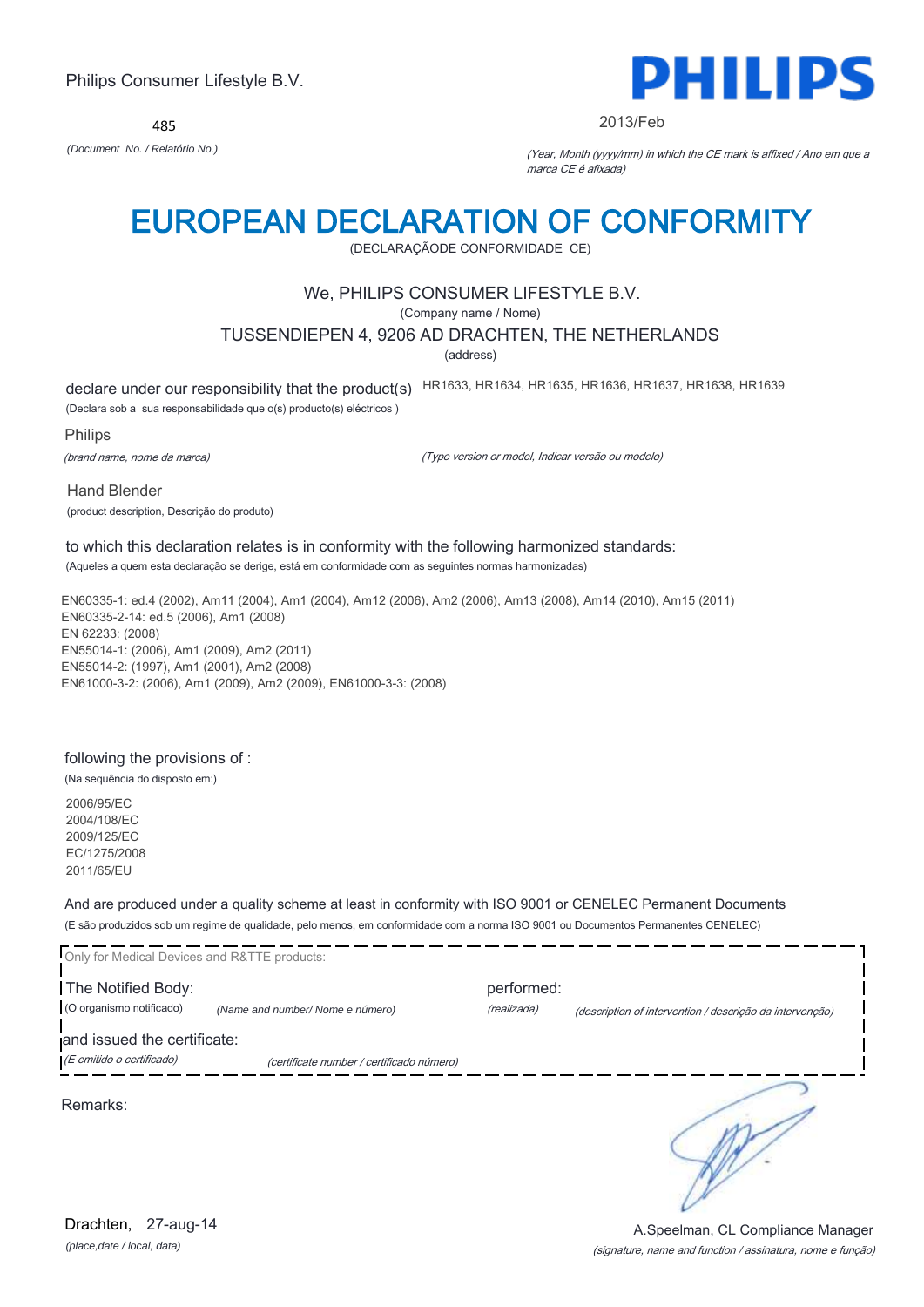485



#### 2013/Feb

*(Document No. / Nr. raport)* (Year, Month (yyyy/mm) in which the CE mark is affixed / Anul în care este aplicat marcajul CE)

# EUROPEAN DECLARATION OF CONFORMITY

(DECLARAŢIE DE CONFORMITATE CE)

# We, PHILIPS CONSUMER LIFESTYLE B.V.

(Company name / Nume)

### TUSSENDIEPEN 4, 9206 AD DRACHTEN, THE NETHERLANDS

(address / adresă)

declare under our responsibility that the product(s) HR1633, HR1634, HR1635, HR1636, HR1637, HR1638, HR1639

(Declarăm pe proprie răspundere că produsul (produsele) electric(e))

Philips

(brand name, marca)

(Type version or model, Tip sau model)

Hand Blender (product description, descriere produs)

# to which this declaration relates is in conformity with the following harmonized standards:

(La care se referă această declaraţie, este in conformitate cu următoarele standarde armonizate)

EN60335-1: ed.4 (2002), Am11 (2004), Am1 (2004), Am12 (2006), Am2 (2006), Am13 (2008), Am14 (2010), Am15 (2011) EN60335-2-14: ed.5 (2006), Am1 (2008) EN 62233: (2008) EN55014-1: (2006), Am1 (2009), Am2 (2011) EN55014-2: (1997), Am1 (2001), Am2 (2008) EN61000-3-2: (2006), Am1 (2009), Am2 (2009), EN61000-3-3: (2008)

## following the provisions of :

(În conformitate cu dispoziţiile directivelor)

2006/95/EC 2004/108/EC 2009/125/EC EC/1275/2008 2011/65/EU

And are produced under a quality scheme at least in conformity with ISO 9001 or CENELEC Permanent Documents (Şi sunt fabricate după o schemă de calitate conformă cel puţin cu standardul ISO 9001 sau Documentele Permanente CENELEC)

| Only for Medical Devices and R&TTE products: |                                               |              |                                                         |
|----------------------------------------------|-----------------------------------------------|--------------|---------------------------------------------------------|
| The Notified Body:                           |                                               | performed:   |                                                         |
| (Organismul notificat)                       | (Name and number/ Nume si număr)              | (a efectuat) | (description of intervention / descrierea interventiei) |
| and issued the certificate:                  |                                               |              |                                                         |
| (Și a emis certificatul)                     | (certificate number / Numărul certificatului) |              |                                                         |
| Remarks:                                     |                                               |              |                                                         |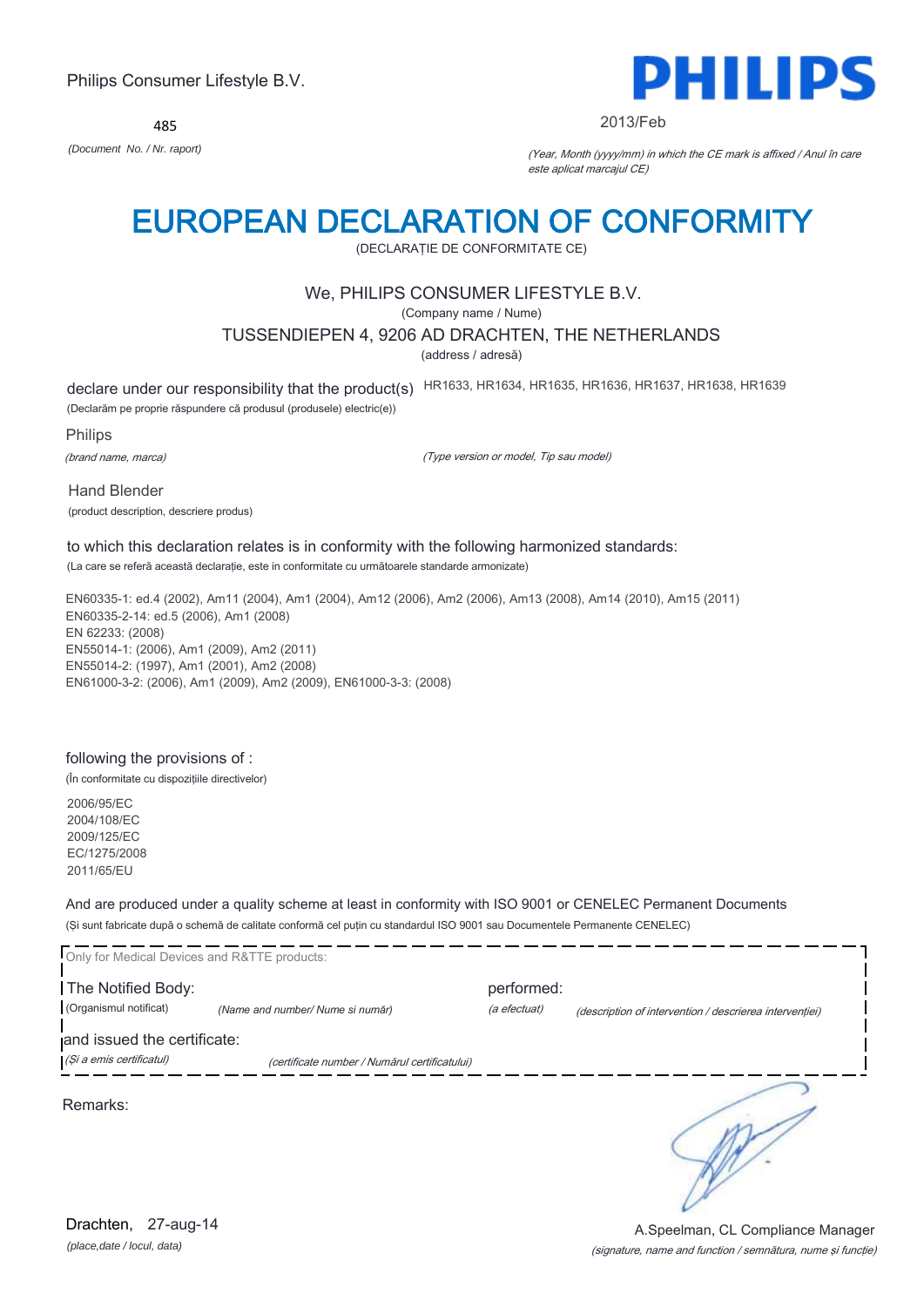485



#### 2013/Feb

*(Document No. / Номер протокола)* (Year, Month (yyyy/mm) in which the CE mark is affixed / Год начала маркировки знаком CE)

# EUROPEAN DECLARATION OF CONFORMITY

(CE Декларация о соответствии)

# We, PHILIPS CONSUMER LIFESTYLE B.V.

(Company name / Юридическое имя)

### TUSSENDIEPEN 4, 9206 AD DRACHTEN, THE NETHERLANDS

(address / адрес)

declare under our responsibility that the product(s):

HR1633, HR1634, HR1635, HR1636, HR1637, HR1638, HR1639

(Декларируем под нашу ответственность, что электрическая продукция)

Philips

(brand name, торговая марка)

(Type version or model, тип, модель)

Hand Blender

(product description, описание продукции)

#### to which this declaration relates is in conformity with the following harmonized standards: (указанная в данной декларации, соответствует требованиям следующих стандартов:)

EN60335-1: ed.4 (2002), Am11 (2004), Am1 (2004), Am12 (2006), Am2 (2006), Am13 (2008), Am14 (2010), Am15 (2011) EN60335-2-14: ed.5 (2006), Am1 (2008) EN 62233: (2008) EN55014-1: (2006), Am1 (2009), Am2 (2011) EN55014-2: (1997), Am1 (2001), Am2 (2008) EN61000-3-2: (2006), Am1 (2009), Am2 (2009), EN61000-3-3: (2008)

## following the provisions of :

(В соответствие с положениями:)

2006/95/EC 2004/108/EC 2009/125/EC EC/1275/2008 2011/65/EU

And are produced under a quality scheme at least in conformity with ISO 9001 or CENELEC Permanent Documents (по крайней мере, в соответствии с ISO 9001 или)

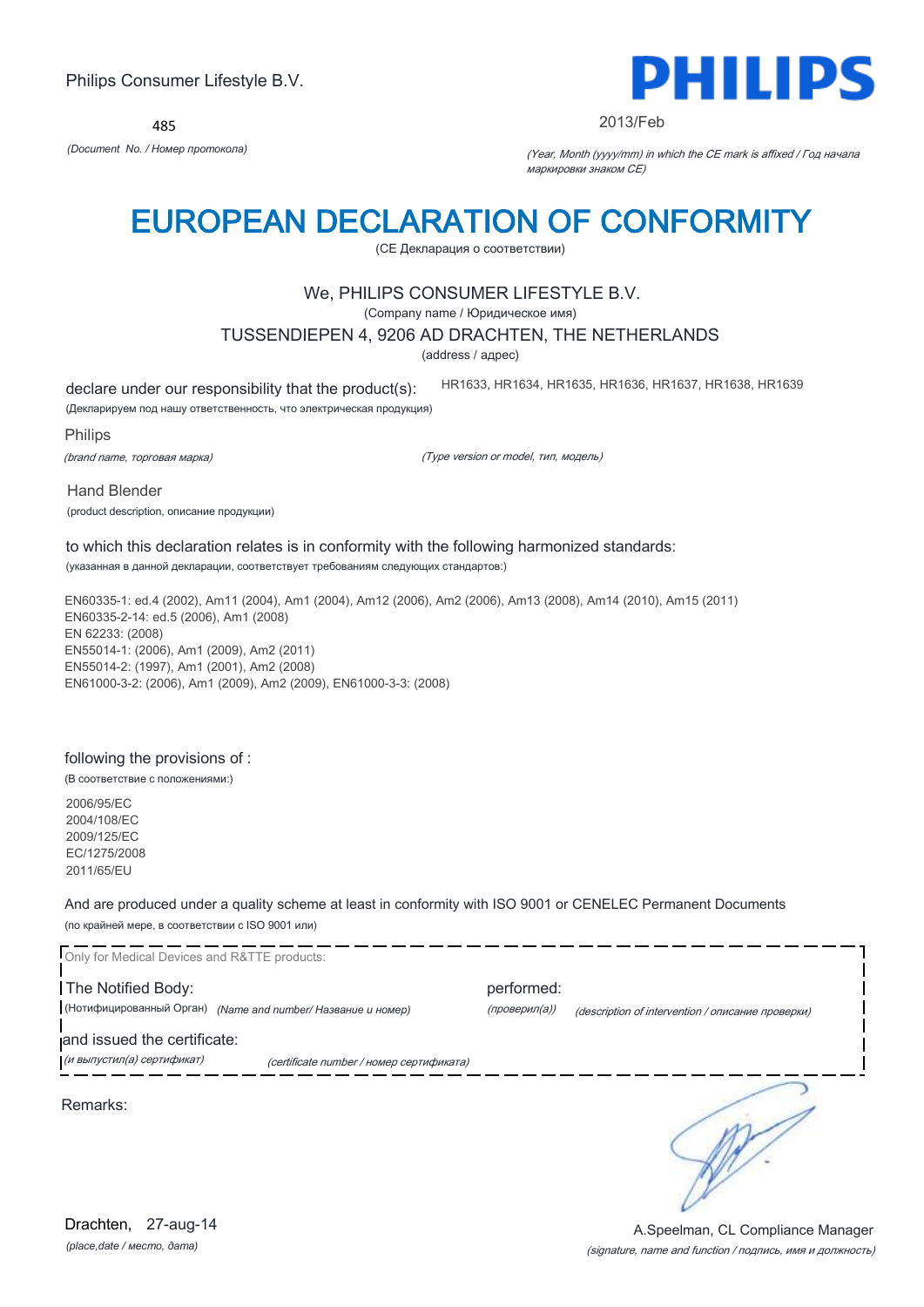485



#### 2013/Feb

*(Document No. / Správa č.)* (Year, Month (yyyy/mm) in which the CE mark is affixed / Rok v ktorom je opatrený znakom CE)

# EUROPEAN DECLARATION OF CONFORMITY

(Rok v ktorom je opatrený znakom CE)

# We, PHILIPS CONSUMER LIFESTYLE B.V.

(Company name / Meno )

## TUSSENDIEPEN 4, 9206 AD DRACHTEN, THE NETHERLANDS

(address / adresa)

declare under our responsibility that the product(s) HR1633, HR1634, HR1635, HR1636, HR1637, HR1638, HR1639

(Prehlasujeme na svoju zodpovednosť, že elektrický výrobok(y))

Philips

(brand name, názov značky)

(Type version or model, Typové označenie alebo model)

Hand Blender (product description, opis prístroja)

#### to which this declaration relates is in conformity with the following harmonized standards: (Na ktorý sa toto vyhlásenie vzťahuje, je v zhode s nasledujúcimi harmonizovanými normami)

EN60335-1: ed.4 (2002), Am11 (2004), Am1 (2004), Am12 (2006), Am2 (2006), Am13 (2008), Am14 (2010), Am15 (2011) EN60335-2-14: ed.5 (2006), Am1 (2008) EN 62233: (2008) EN55014-1: (2006), Am1 (2009), Am2 (2011) EN55014-2: (1997), Am1 (2001), Am2 (2008) EN61000-3-2: (2006), Am1 (2009), Am2 (2009), EN61000-3-3: (2008)

## following the provisions of :

(V nadväznosti na ustanovenia)

2006/95/EC 2004/108/EC 2009/125/EC EC/1275/2008 2011/65/EU

And are produced under a quality scheme at least in conformity with ISO 9001 or CENELEC Permanent Documents (A sú vyrobené systémom kvality minimálne v súlade s normou ISO 9001 alebo CENELEC dokumentmi)

| Only for Medical Devices and R&TTE products:        |                                         |                         |                                             |
|-----------------------------------------------------|-----------------------------------------|-------------------------|---------------------------------------------|
| The Notified Body:<br>(Notifikovaný orgán)          | (Name and number/ Názov a číslo)        | performed:<br>(vykonal) | (description of intervention / opis zásahu) |
| and issued the certificate:<br>(A vydal osvedčenie) | (certificate number / číslo osvedčenia) |                         |                                             |
| Remarks:                                            |                                         |                         |                                             |
|                                                     |                                         |                         |                                             |
|                                                     |                                         |                         |                                             |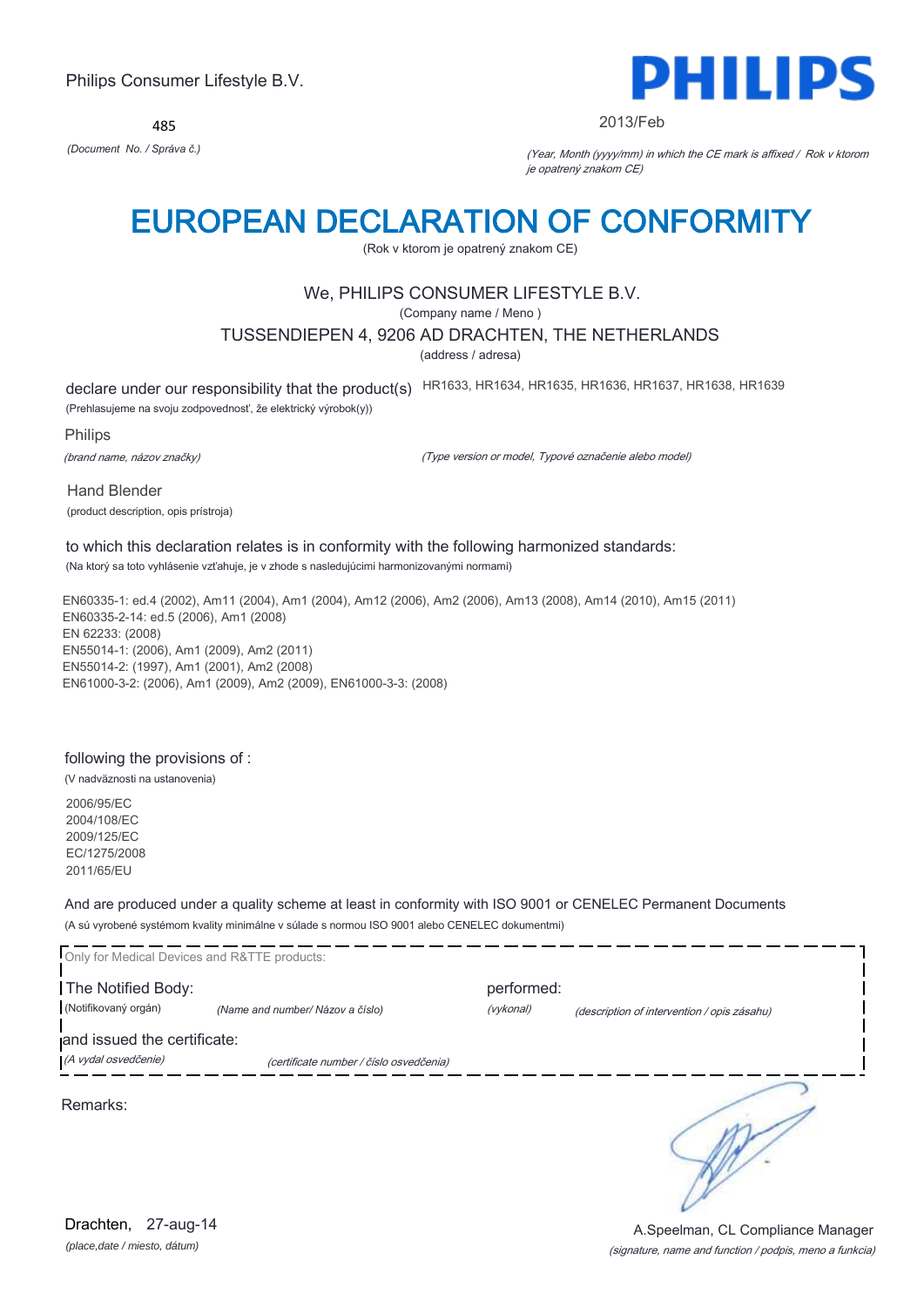485



#### 2013/Feb

*(Document No. / Številka poročila)* (Year, Month (yyyy/mm) in which the CE mark is affixed / Leto namstitve CE znaka)

# EUROPEAN DECLARATION OF CONFORMITY

(Izjava o skladnosti)

# We, PHILIPS CONSUMER LIFESTYLE B.V.

(Company name / Ime)

## TUSSENDIEPEN 4, 9206 AD DRACHTEN, THE NETHERLANDS

(address / Naslov)

declare under our responsibility that the product(s) HR1633, HR1634, HR1635, HR1636, HR1637, HR1638, HR1639

(S polno odgovornostjo izjavljamo)

Philips

(brand name, Ime znamke)

(Type version or model, Tip, verzija ali model)

Hand Blender (product description, Opis proizvoda)

# to which this declaration relates is in conformity with the following harmonized standards:

(Na katerega se nanaša ta izjava je skladen z naslednjimi harmoniziranimi standardi)

EN60335-1: ed.4 (2002), Am11 (2004), Am1 (2004), Am12 (2006), Am2 (2006), Am13 (2008), Am14 (2010), Am15 (2011) EN60335-2-14: ed.5 (2006), Am1 (2008) EN 62233: (2008) EN55014-1: (2006), Am1 (2009), Am2 (2011) EN55014-2: (1997), Am1 (2001), Am2 (2008) EN61000-3-2: (2006), Am1 (2009), Am2 (2009), EN61000-3-3: (2008)

## following the provisions of :

(V skladu z naslednjimi odločbami)

2006/95/EC 2004/108/EC 2009/125/EC EC/1275/2008 2011/65/EU

And are produced under a quality scheme at least in conformity with ISO 9001 or CENELEC Permanent Documents (In so proizvedeni v skladu s shemo kakovosti najmanj v skladu z ISO 9001 ali CENELEC stalnimi dokumenti)

| Only for Medical Devices and R&TTE products:       |                                             |                          |                                             |
|----------------------------------------------------|---------------------------------------------|--------------------------|---------------------------------------------|
| The Notified Body:<br>(Priglašeno organ)           | (Name and number/ Ime in številka)          | performed:<br>(Izvršeno) | (description of intervention / Opis ukrepa) |
| and issued the certificate:<br>(Izdaja certifikat) | (certificate number / Številka certifikata) |                          |                                             |
| Remarks:                                           |                                             |                          |                                             |

*(place,date / Kraj, datum)* Drachten, 27-aug-14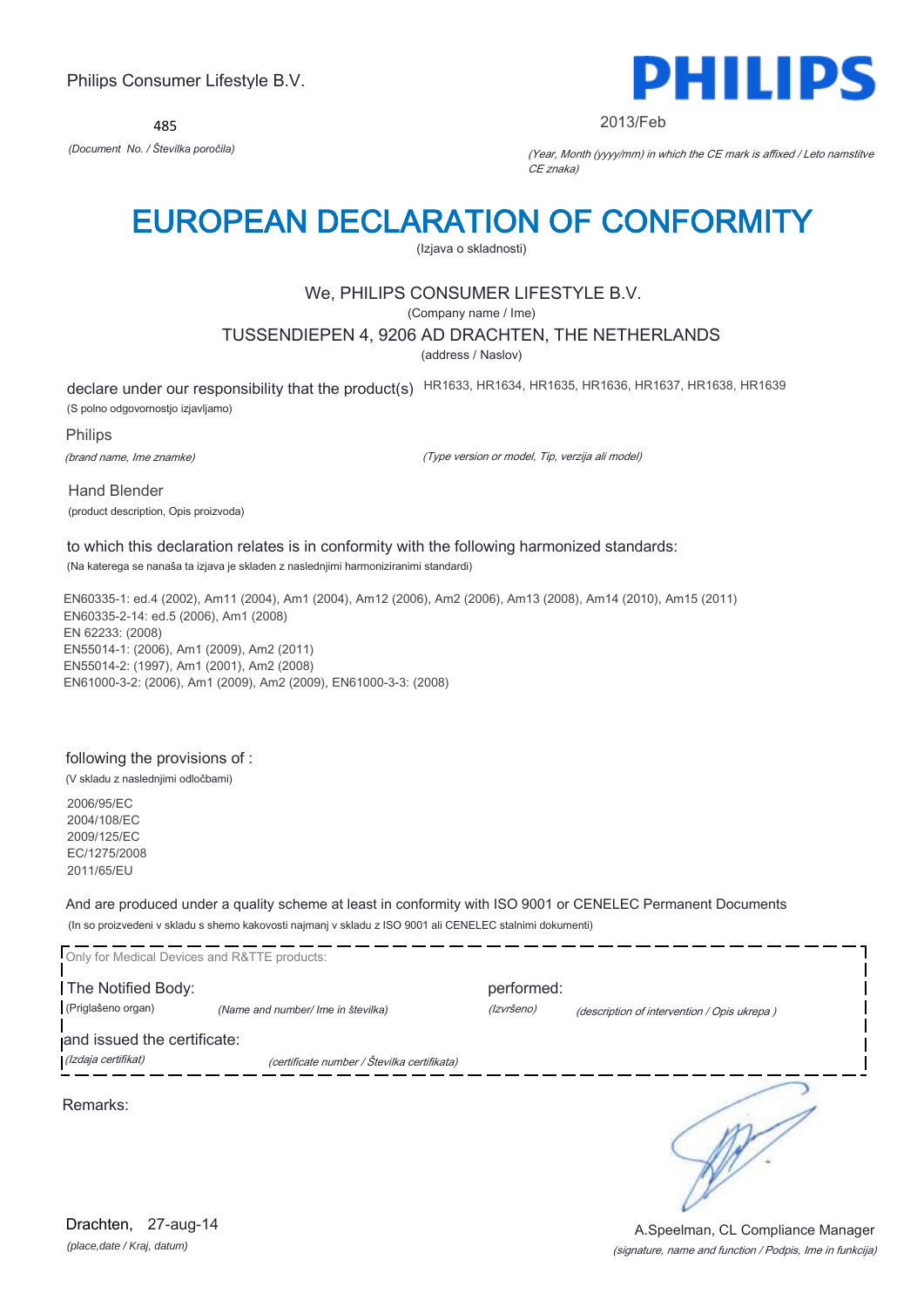485



#### 2013/Feb

*(Document No. / Döküman Numarası)* (Year, Month (yyyy/mm) in which the CE mark is affixed / CE İbaresinin eklendiği yıl (yyyy/aa))

# EUROPEAN DECLARATION OF CONFORMITY

(EU UYGUNLUK BEYANI)

# We, PHILIPS CONSUMER LIFESTYLE B.V.

(Company name / İmalatçının ismi)

### TUSSENDIEPEN 4, 9206 AD DRACHTEN, THE NETHERLANDS

(address / İmalatçının adresi )

(Type version or model, Tip veya model)

declare under our responsibility that the product(s): HR1633, HR1634, HR1635, HR1636, HR1637, HR1638, HR1639

(bizim sorumluluğumuz altında işbu beyanın ilgili bulunduğu aşağıdaki elektrikli ürünün:) Philips

(brand name, İsim )

Hand Blender

(product description, Ürün Açıklamas )

# to which this declaration relates is in conformity with the following harmonized standards:

(aşağıda belirtilen ilgili standartların gerektirdiği uygunluğa sahip olduğunu beyan ederiz)

EN60335-1: ed.4 (2002), Am11 (2004), Am1 (2004), Am12 (2006), Am2 (2006), Am13 (2008), Am14 (2010), Am15 (2011) EN60335-2-14: ed.5 (2006), Am1 (2008) EN 62233: (2008) EN55014-1: (2006), Am1 (2009), Am2 (2011) EN55014-2: (1997), Am1 (2001), Am2 (2008) EN61000-3-2: (2006), Am1 (2009), Am2 (2009), EN61000-3-3: (2008)

## following the provisions of :

(Yasal hükümler şu şekildedir:)

2006/95/EC 2004/108/EC 2009/125/EC EC/1275/2008 2011/65/EU

And are produced under a quality scheme at least in conformity with ISO 9001 or CENELEC Permanent Documents (En az ISO 9001 veya CENELEC Daimi Belgelerine uygun kalite şemasına binaen mevcut ürünlerdir)

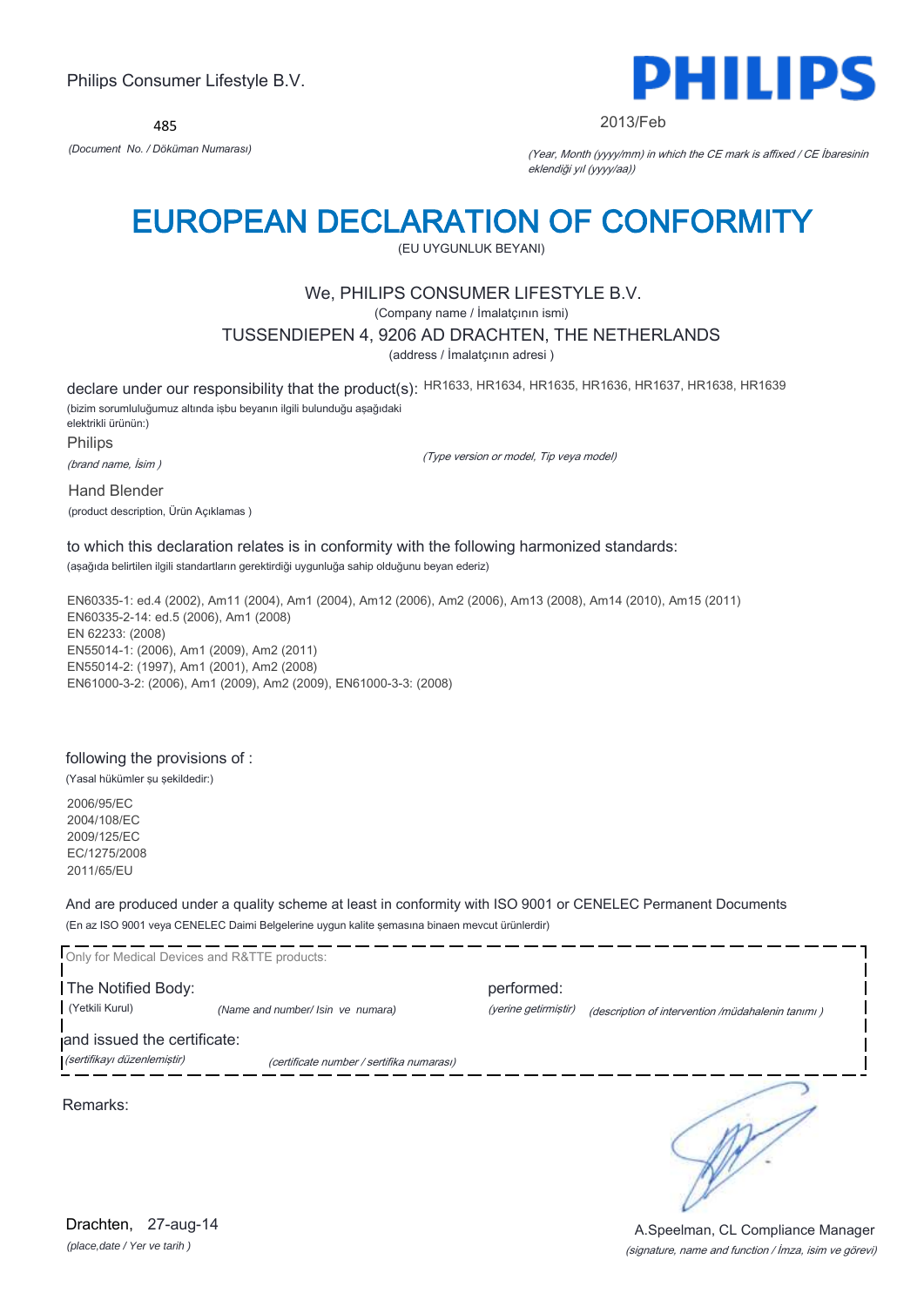485



#### 2013/Feb

*(Document No. / Broj izvještaja)* (Year, Month (yyyy/mm) in which the CE mark is affixed / Godina ishođenja CE oznake)

# EUROPEAN DECLARATION OF CONFORMITY

(Izjava o sukladnosti)

# We, PHILIPS CONSUMER LIFESTYLE B.V.

(Company name / Ime)

### TUSSENDIEPEN 4, 9206 AD DRACHTEN, THE NETHERLANDS

(address / Adresa)

declare under our responsibility that the product(s) HR1633, HR1634, HR1635, HR1636, HR1637, HR1638, HR1639

(Odgovorno izjavljujemo da je elektični uređaj(i))

Philips

(brand name, Naziv robne marke)

(Type version or model, Tipska oznaka ili model)

Hand Blender (product description, opis proizvoda)

to which this declaration relates is in conformity with the following harmonized standards: (Na koje se ova izjava odnosi zadovoljava sljedeće usklađene norme)

EN60335-1: ed.4 (2002), Am11 (2004), Am1 (2004), Am12 (2006), Am2 (2006), Am13 (2008), Am14 (2010), Am15 (2011) EN60335-2-14: ed.5 (2006), Am1 (2008) EN 62233: (2008) EN55014-1: (2006), Am1 (2009), Am2 (2011) EN55014-2: (1997), Am1 (2001), Am2 (2008) EN61000-3-2: (2006), Am1 (2009), Am2 (2009), EN61000-3-3: (2008)

## following the provisions of :

(Slijedom odredbi:) 2006/95/EC 2004/108/EC 2009/125/EC EC/1275/2008 2011/65/EU

And are produced under a quality scheme at least in conformity with ISO 9001 or CENELEC Permanent Documents (najmanje u skladu sa normom ISO 9001 ili)

|                             | Only for Medical Devices and R&TTE products: |            |                                                   |
|-----------------------------|----------------------------------------------|------------|---------------------------------------------------|
| The Notified Body:          |                                              | performed: |                                                   |
| (Nadležno tijelo)           | (Name and number/ Ime i broj)                | (Izveden)  | (description of intervention / Opis intervencije) |
| and issued the certificate: |                                              |            |                                                   |
| (l izdana je potvrda)       | (certificate number / Broj potvrde)          |            |                                                   |
| Remarks:                    |                                              |            |                                                   |

(signature, name and function / Potpis,ime i radno mjesto) A.Speelman, CL Compliance Manager

*(place,date / Mjesto ,datum)* Drachten, 27-aug-14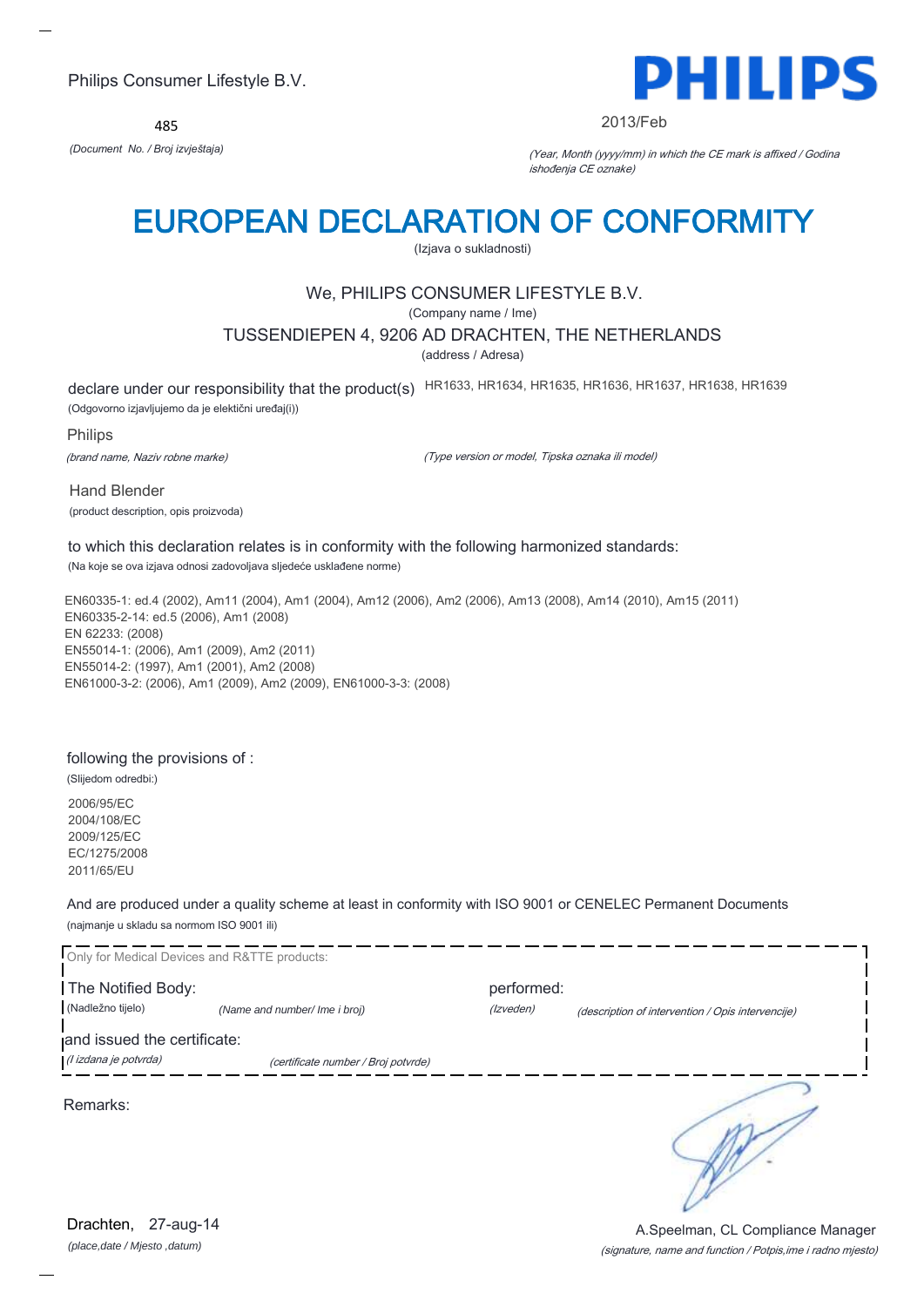485



#### 2013/Feb

*(Document No. / Αρ. έκθεσης)* (Year, Month (yyyy/mm) in which the CE mark is affixed / Έτος επικόλλησης του σήματος συμμόρφωσης CE)

# EUROPEAN DECLARATION OF CONFORMITY

(ΔΗΛΩΣΗ ΣΥΜΜΟΡΦΩΣΗΣ CE)

# We, PHILIPS CONSUMER LIFESTYLE B.V.

(Company name / Επωνυμία)

### TUSSENDIEPEN 4, 9206 AD DRACHTEN, THE NETHERLANDS

(address / Διεύθυνση)

declare under our responsibility that the product(s) HR1633, HR1634, HR1635, HR1636, HR1637, HR1638, HR1639

(Δηλώνουμε υπεύθυνα ότι το ηλεκτρολογικό προϊόν/ προϊόντα)

Philips

(brand name, ονομασία μάρκας)

(Type version or model, Τύπος έκδοσης ή μοντέλο)

Hand Blender

(product description, περιγραφή προϊόντος)

# to which this declaration relates is in conformity with the following harmonized standards:

(στο οποίο/ στα οποία αφορά η παρούσα δήλωση συμμορφούται/ συμμορφούνται με τα εξής εναρμονισμένα πρότυπα)

EN60335-1: ed.4 (2002), Am11 (2004), Am1 (2004), Am12 (2006), Am2 (2006), Am13 (2008), Am14 (2010), Am15 (2011) EN60335-2-14: ed.5 (2006), Am1 (2008) EN 62233: (2008) EN55014-1: (2006), Am1 (2009), Am2 (2011) EN55014-2: (1997), Am1 (2001), Am2 (2008) EN61000-3-2: (2006), Am1 (2009), Am2 (2009), EN61000-3-3: (2008)

#### following the provisions of :

(Σύμφωνα με τις διατάξεις των οδηγιών)

2006/95/EC 2004/108/EC 2009/125/EC EC/1275/2008 2011/65/EU

And are produced under a quality scheme at least in conformity with ISO 9001 or CENELEC Permanent Documents

(Και παράγεται/ παράγονται σύμφωνα με ένα ποιοτικό πρόγραμμα που συμμορφούται, κατ'ελάχιστον, με το πρότυπο ISO 9001 ή με τα Μόνιμα Έγγραφα Τεκμηρίωσης της CENELEC) 

| Only for Medical Devices and R&TTE products:                  |                                               |                           |                                                      |
|---------------------------------------------------------------|-----------------------------------------------|---------------------------|------------------------------------------------------|
| The Notified Body:<br>(Ο ειδοποιηθείς οργανισμός)             | (Name and number/ Ονομασία και αριθμός)       | performed:<br>(διεξήγαγε) | (description of intervention / περιγραφή παρέμβασης) |
| and issued the certificate:<br>(Και εξέδωσε το πιστοποιητικό) | (certificate number / αριθμός πιστοποιητικού) |                           |                                                      |
| Remarks:                                                      |                                               |                           |                                                      |